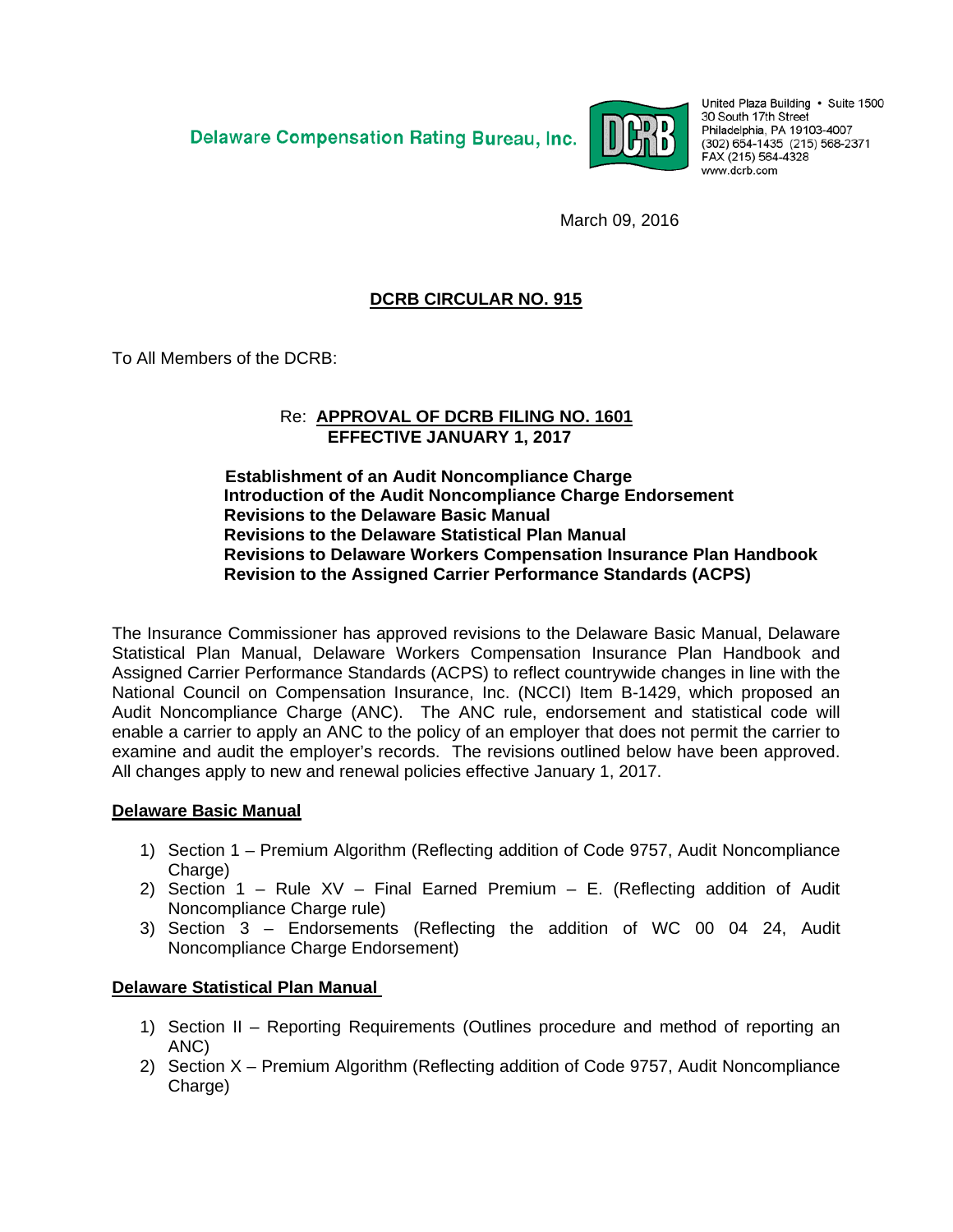## **Delaware Workers Compensation Insurance Plan Handbook**

The DCRB has also revised the Delaware Workers Compensation Insurance Plan Handbook to incorporate the procedural and language changes made necessary by the addition of the Audit Noncompliance Charge. Housekeeping changes were also made to bring the Handbook up-todate.

## **Assigned Carrier Performance Standards (ACPS)**

The DCRB is part of the National Workers Compensation Reinsurance Pool. Revisions to the ACPS will bring Delaware into compliance with other residual markets throughout the country, as contained in NCCI Item B-1429 for implementation of an Audit Noncompliance Charge for policies issued through the Delaware Insurance Plan.

Approved revisions to the Delaware Manual and Handbook language are attached.

The revised Delaware Basic Manual, Delaware Statistical Plan Manual and Delaware Insurance Plan Handbook will be updated on our website (www.dcrb.com) at a later date.

Questions regarding Basic Manual changes and the Delaware Insurance Plan Handbook should be directed to Betty Ann Campbell, Director, Rating Rules and Policy Reporting, at Extension 4425 or bcampbell@dcrb.com.

Questions on Statistical Plan revisions should be directed to Bonnie Piacentino, Vice President, Data Management, at Extension 4456 or bpiacentino@dcrb.com.

> William V. Taylor President

jf **Attachment** 

> *Remember to visit our web site at www.dcrb.com for more information about this and other topics.*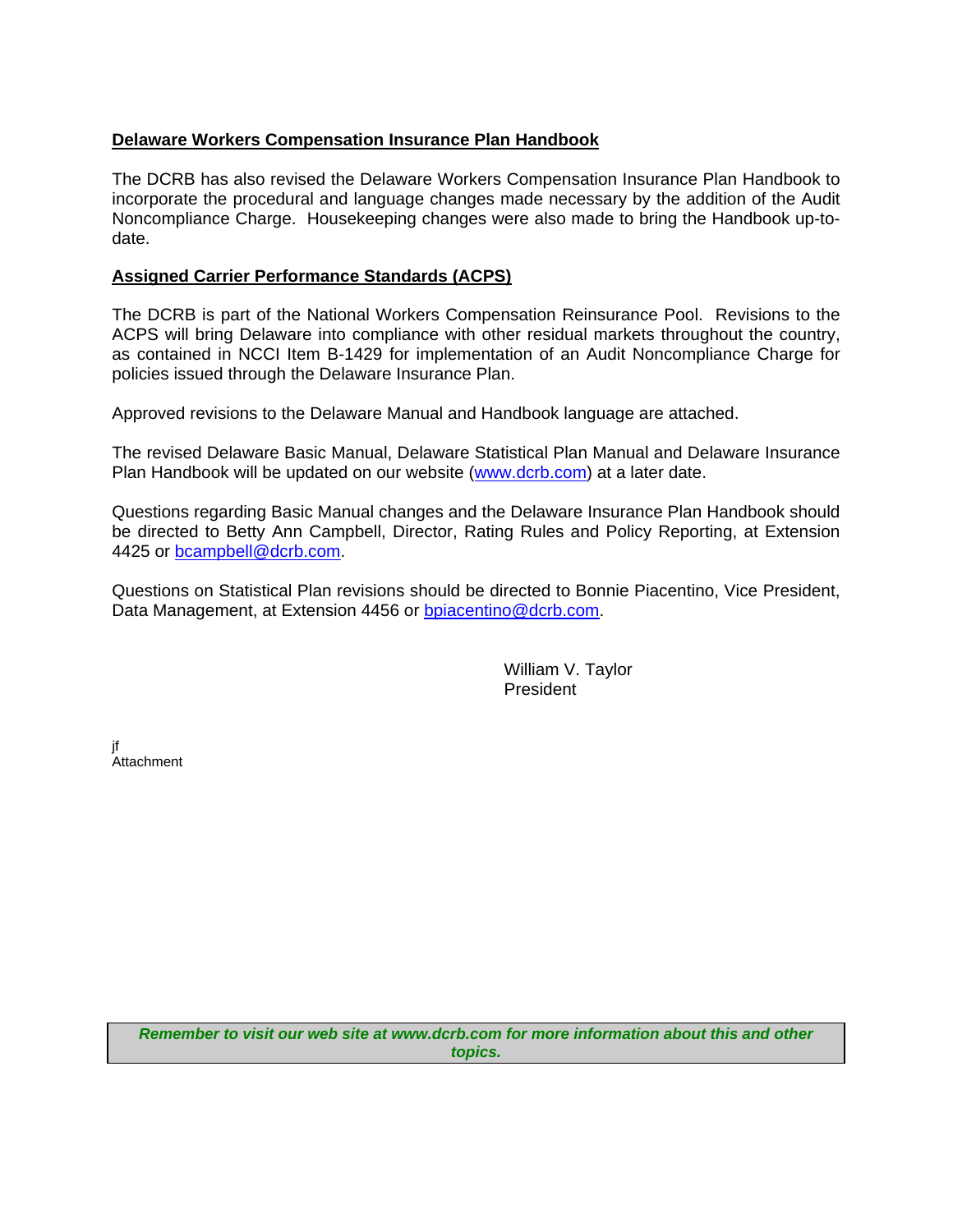#### **DELAWARE WORKERS COMPENSATION MANUAL**

**Section 1 UNDERWRITING RULES EFFECTIVE DATE: January 1, 2017 Page XX** 

#### **RULE XV – FINAL EARNED PREMIUM DETERMINATION**

\_\_\_\_\_\_\_\_\_\_\_\_\_\_\_\_\_\_\_\_\_\_\_\_\_\_\_\_\_\_\_\_\_\_\_\_\_\_\_\_\_\_\_\_\_\_\_\_\_\_\_\_\_\_\_\_\_\_\_\_\_\_\_\_\_\_\_\_\_\_\_\_\_\_\_\_\_\_\_\_\_\_

#### **A. ACTUAL PAYROLL**

Final earned premium for the policy shall be determined on actual, instead of estimated, payroll or other premium basis.

#### **B. PREMIUM DETERMINATION**

The determination of final earned premium is governed by the rules, classifications and DCRB rating values and carrier rating values, subject to modification by applicable rating plans.

#### **C. AUDIT RIGHTS OF CARRIER**

The insurance carrier has the right to compute earned premium based on an examination of original payroll records and books of account of the insured, in accordance with Part Five – Premium, Section G. ( Audit) of the Standard Policy.

#### **D. AUTHORIZED CLASSIFICATIONS**

Only the classifications shown on a Data Card issued by the DCRB shall be used in auditing the payroll of that employer. The insuring carrier shall contact the DCRB in writing in any instance where the authorized classifications do not describe the employer's operations as delineated in Section 1, Rule IV, Paragraph C., 2., c. of this Manual.

#### **E. AUDIT NONCOMPLIANCE CHARGE**

(1) If the employer does not comply with Part Five—Premium, Section G. (Audit) of the policy, the employer will be considered noncompliant with the policy terms and conditions. When this occurs, the carrier may apply an Audit Noncompliance Charge (ANC) subject to the conditions in this rule. The charge is determined by applying the ANC multiplier to the ANC basis shown in the table below:

| <b>ANC Basic</b>                          | <b>ANC Multiplier</b> | <b>Endorsement</b>                                      |
|-------------------------------------------|-----------------------|---------------------------------------------------------|
| <b>Estimated Annual</b><br><b>Premium</b> | Up to two times       | <b>Audit Noncompliance</b><br><b>Charge Endorsement</b> |

- (2) On a multistate policy, the ANC applies only to the exposure in the states where an employer is noncompliant with an audit and where this ANC rule is approved for use.
- (3) The ANC is a premium charge and is applied in accordance with the applicable state premium algorithm. The ANC is not part of standard premium.
- (4) The application of the ANC is subject to the following conditions: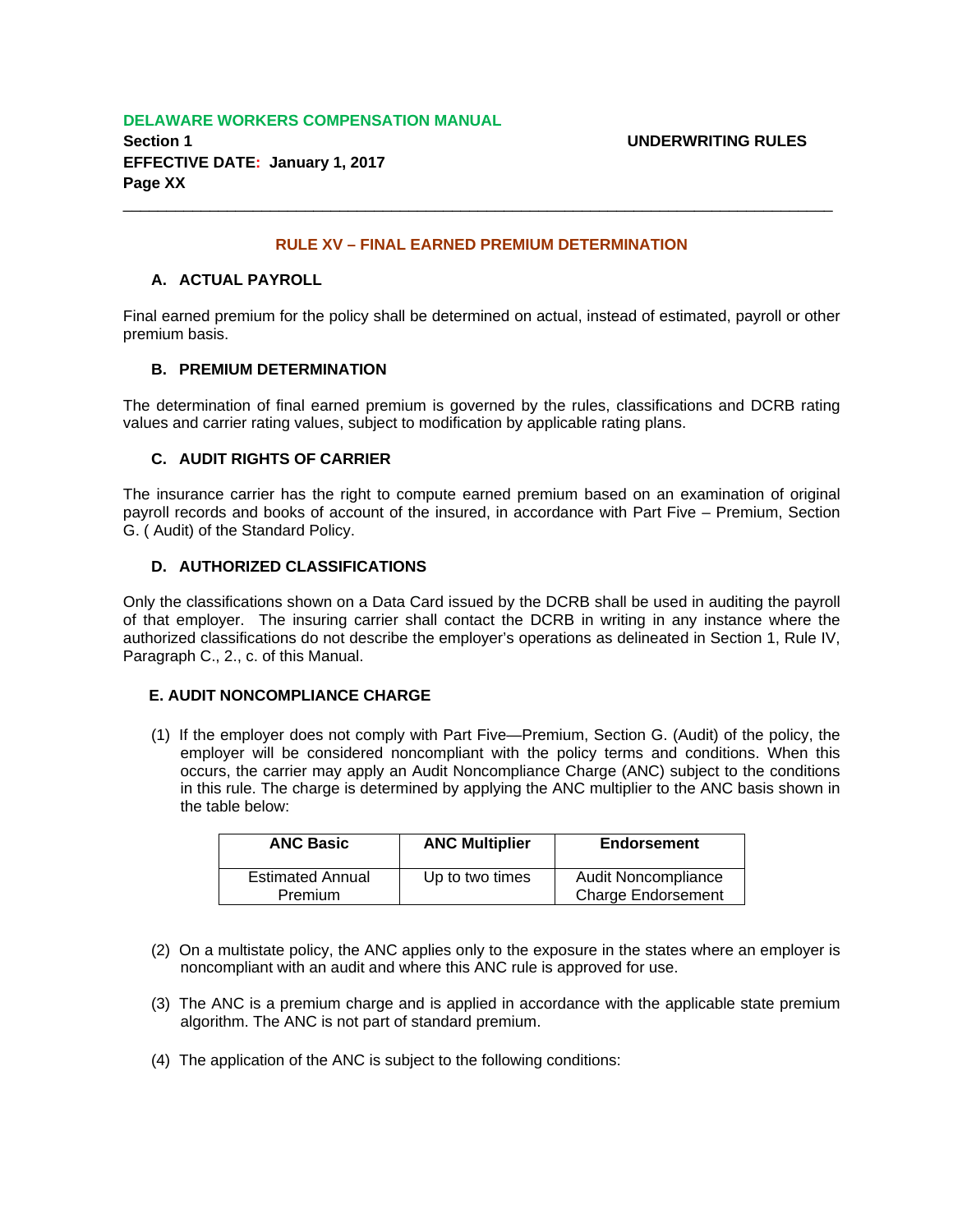- a) Carriers must comply with all applicable state laws and/or regulations related to audits of workers compensation insurance policies.
- b) The Audit Noncompliance Charge Endorsement and/or applicable state-specific endorsement must be attached to the policy at inception of the policy term being audited.
- c) The carrier must make two attempts to obtain the audit information and/or complete the audit. At each attempt, the carrier must notify the employer regarding the specific required records and the amount of the ANC to be applied if the employer continues to refuse to comply with the audit.
- d) The carrier must adequately document the audit file regarding the above attempts to obtain the required audit information.
- e) When a carrier applies an ANC to the policy, and cancellation for audit noncompliance is permissible under state law, the carrier may cancel the policy and must issue a cancellation notice in accordance with applicable state laws and/or regulations.
- (5) This ANC rule applies to mail/email, telephone, computer (remote access), and physical audits, unless otherwise provided by state law.
- (6) The ANC may be applied to guaranteed cost policies as well as retrospectively rated policies.
- (7) The scenarios listed below may occur and are treated as follows:

| If an ANC is applied and the employer                       | Then the carrier                                                                                                                |
|-------------------------------------------------------------|---------------------------------------------------------------------------------------------------------------------------------|
| Pays the ANC and later allows the audit                     | • Performs the final audit and determines the final<br>policy premium based on the results of the audit;<br>and                 |
|                                                             | • Refunds the ANC to the employer, or applies the<br>ANC amount to any outstanding balance on the<br>policy                     |
|                                                             | Submits a unit statistical correction report to<br>remove the ANC charge from the previously<br>reported Unit Statistical data. |
| Does not pay the ANC but later allows the audit             | Performs the final audit and determines the final<br>policy premium based on the results of the audit                           |
| Pays the ANC but does not later allow the audit             | Does not change the previously reported:<br>Unit Statistical data<br>Noncompliance transactions<br>$\bullet$                    |
| Does not pay the ANC and does not later allow<br>the audit. |                                                                                                                                 |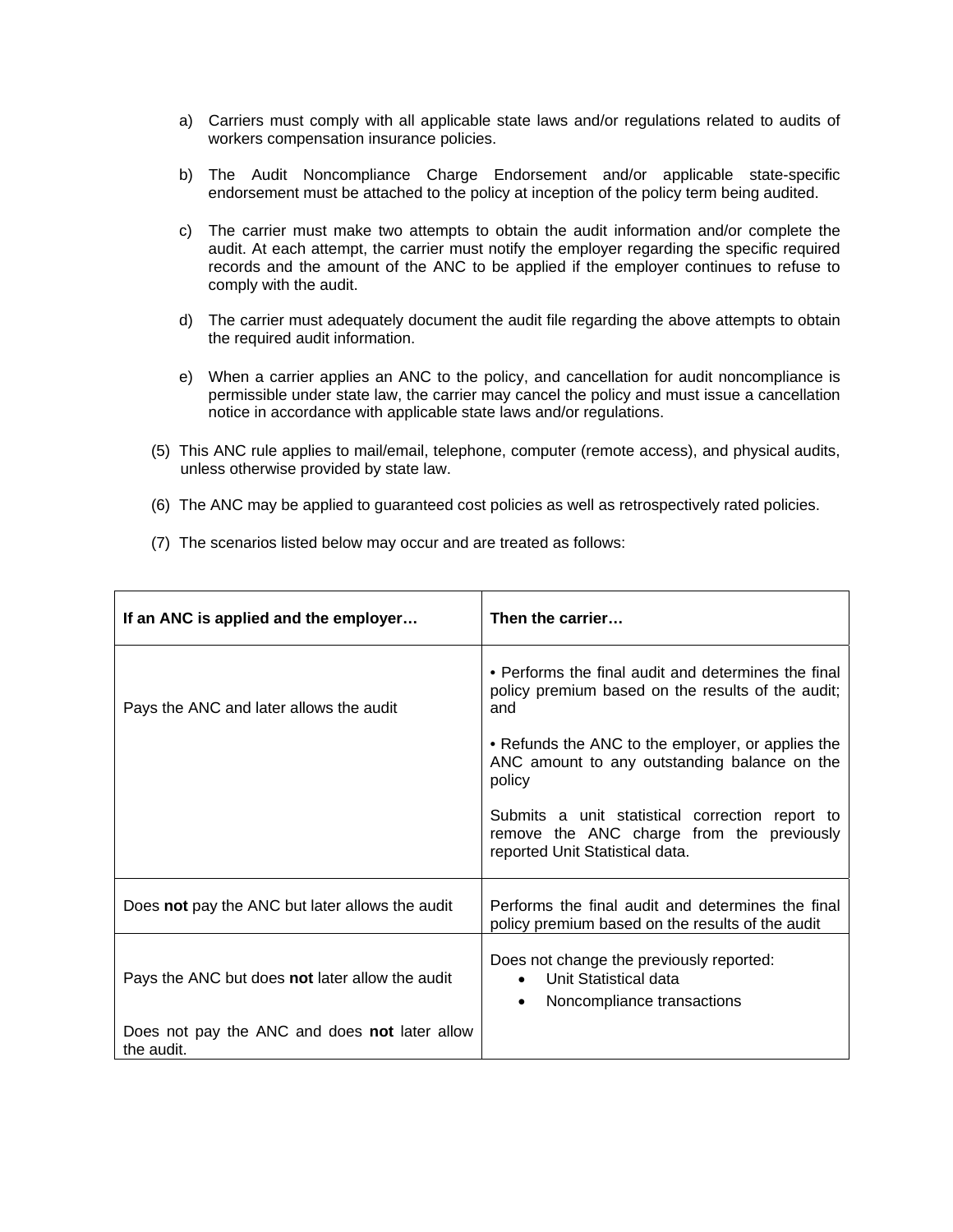- (8) Reinstatements of cancelled policies must be in accordance with all applicable state laws and/or regulations.
- (9) The ANC must be reported, including applicable corrections, in accordance with DCRB's Statistical Plan.
- (10)For assigned risk policies, if an assigned carrier has applied an ANC, the employer will be considered noncompliant with the audit and will remain ineligible for assigned risk coverage until the employer allows the audit to be performed and/or provides the required records. This applies even if the employer has paid the ANC.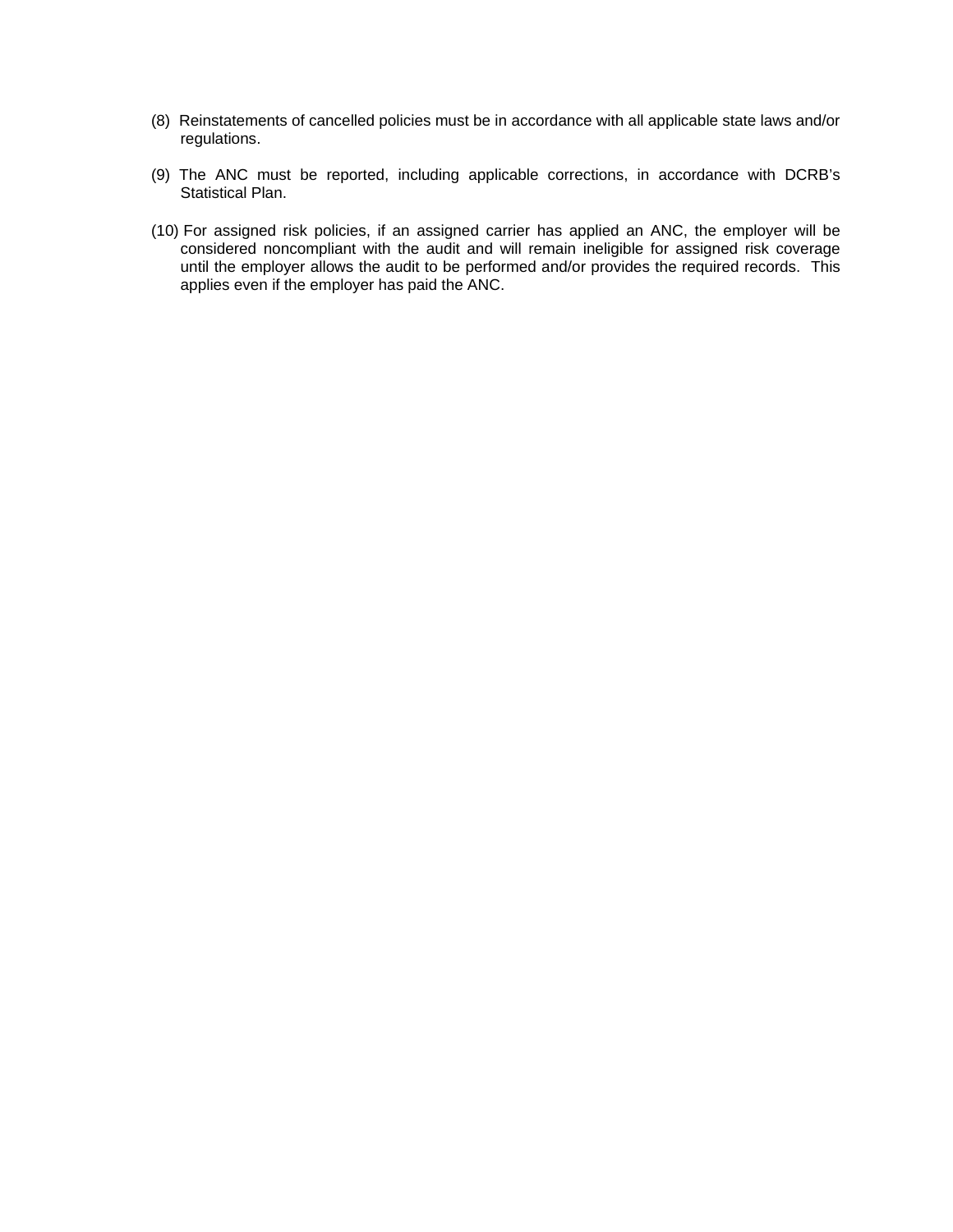# **Premium Calculation Algorithm**

| Line | Item Name                                                                       | Associated<br>Statistical | Line | Source & Derivation                                                                         |
|------|---------------------------------------------------------------------------------|---------------------------|------|---------------------------------------------------------------------------------------------|
| #    |                                                                                 | Code                      | #    |                                                                                             |
| (1)  | Classification                                                                  | <b>XXXX</b>               | (1)  | Carrier value                                                                               |
| (2)  | Exposure                                                                        | <b>XXXX</b>               | (2)  | Risk characteristic                                                                         |
| (3)  | <b>Carrier Rating Value</b>                                                     | <b>XXXX</b>               | (3)  | Carrier value                                                                               |
| (4)  | <b>Classification Manual Premium</b>                                            |                           | (4)  | (2)/100x(3) if classification has payroll                                                   |
|      |                                                                                 |                           |      | exposure. Special procedures apply to non-<br>payroll classes                               |
| (5)  | <b>Total Policy Manual Premium</b>                                              |                           | (5)  | Sum of (4) for all classifications on the policy                                            |
| (6)  | <b>Employer Liability Increased</b><br><b>Limits Factor</b>                     | <b>XXXX</b>               | (6)  | Carrier value                                                                               |
| (7)  | <b>Employer Liability Increased</b><br>Limits Premium Charge                    |                           | (7)  | $(5)$ x $[(6)$ expressed as a decimal]                                                      |
| (8)  | Minimum Premium Employer<br><b>Liability Increased Limits</b>                   | 9848                      | (8)  | Carrier value                                                                               |
| (9)  | Minimum Premium Employer<br><b>Liability Increased Limits</b><br>Premium Charge | 9848                      | (9)  | $[(8)-(7)]$ if $(7) < (8)$ and $(6) >0$ , otherwise zero                                    |
| (10) | <b>Subject Deductible Credit</b><br>Percentage                                  | 9664                      | (10) | Carrier value                                                                               |
| (11) | Subject Deductible Premium<br>Credit                                            | 9664                      | (11) | $[(5)+(7)+(9)]x[(-10)$ expressed as a decimal]                                              |
| (12) | Waiver of Subrogation Charge                                                    | 0930                      | (12) | Carrier value - subject to experience<br>modification                                       |
| (13) | Waiver of Subrogation Premium                                                   | 0930                      | (13) | Value from Line (12)                                                                        |
| (14) | <b>Total Subject Premium</b>                                                    |                           | (14) | $[(5)+(7)+(9)+(11)+(13)]$                                                                   |
| (15) | <b>Experience Modification</b>                                                  | 9898                      | (15) | Zero for non-experience-rated risks                                                         |
| (16) | <b>Modified Premium</b>                                                         |                           | (16) | $(14)$ x $(15)$                                                                             |
| (17) | <b>Merit Rating Credit Factor</b>                                               | 9885                      | (17) | Zero if Merit Rating Credit does not apply                                                  |
| (18) | <b>Merit Rating Credit</b>                                                      | 9885                      | (18) | (14)x[(-17) expressed as a decimal]                                                         |
| (19) | <b>Merit Rating Neutral Factor</b>                                              | 9884                      | (19) | Zero whether Merit Rating Neutral Adjustment<br>(no credit or debit) does or does not apply |
| (20) | Merit Rating Neutral Adjustment                                                 | 9884                      | (20) | (14)x[(19) expressed as a decimal]                                                          |
| (21) | <b>Merit Rating Debit Factor</b>                                                | 9886                      | (21) | Zero if Merit Rating Debit does not apply                                                   |
| (22) | <b>Merit Rating Charge</b>                                                      | 9886                      | (22) | $(14)x[(21)$ expressed as a decimal]                                                        |
| (23) | Premium After Experience<br><b>Modification or Merit Rating</b>                 |                           | (23) | (16) if Experience-Rated,<br>[(14)+(18)+(20)+(22)] if Merit-Rated, (14) if<br>Non-Rated     |
| (24) | Non-Ratable Classifications                                                     | <b>XXXX</b>               | (24) | <b>Carrier Value</b>                                                                        |
| (25) | Non-Ratable Classifications<br>Exposure                                         |                           | (25) | Portion of payroll exposure subject to Non-<br>Ratable Classifications                      |
| (26) | Non-Ratable Classification Rating<br>Value                                      | <b>XXXX</b>               | (26) | <b>Carrier Value</b>                                                                        |
| (27) | Non-Ratable Classification<br>Premium                                           |                           | (27) | (25)/100x(26) [based on applicable Non-<br>Ratable Classification exposure]                 |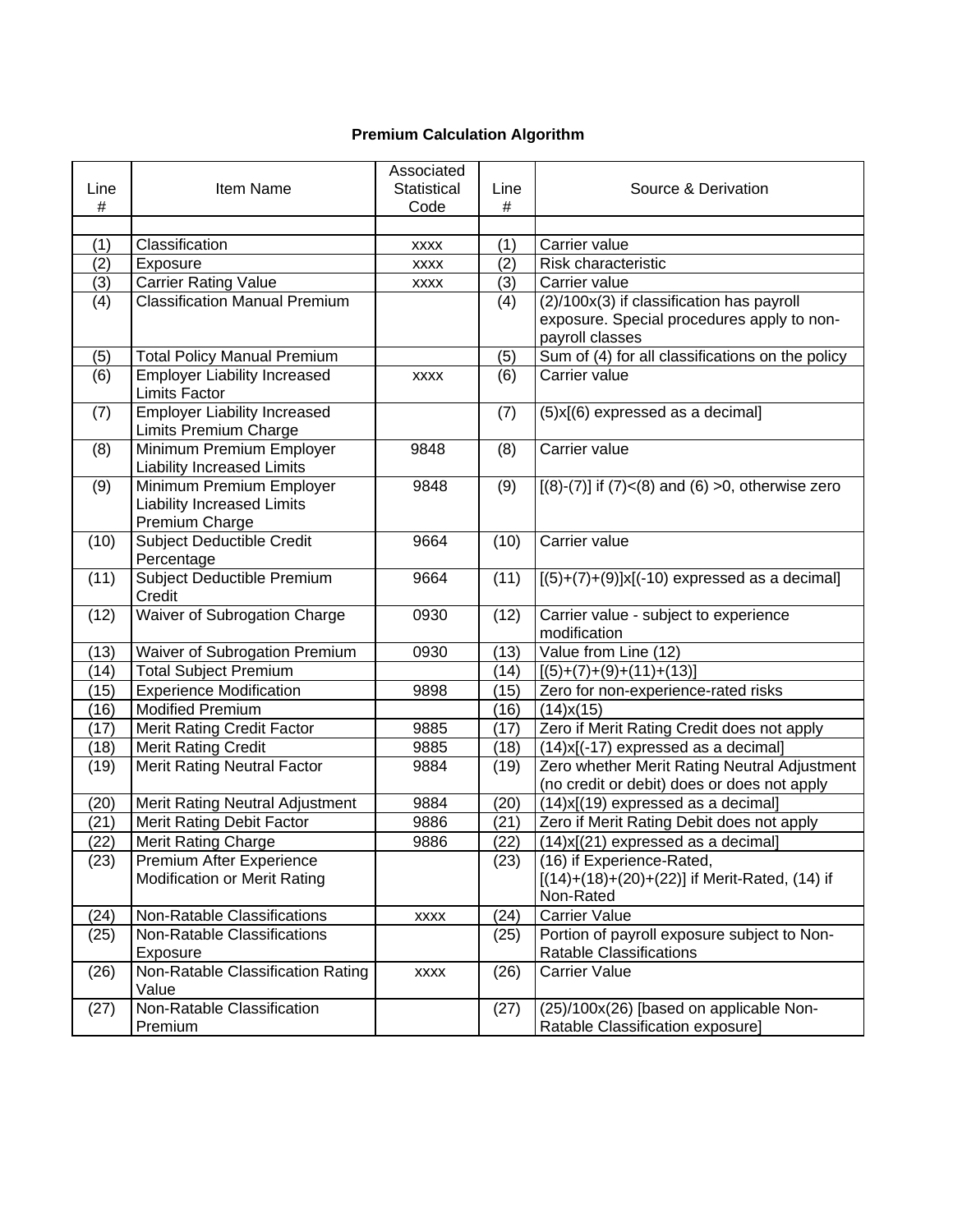# **Premium Calculation Algorithm**

| Line<br># | Item Name                                                                                | Associated<br>Statistical<br>Code | Line<br>#       | Source & Derivation                                                                             |
|-----------|------------------------------------------------------------------------------------------|-----------------------------------|-----------------|-------------------------------------------------------------------------------------------------|
| (28)      | <b>Workfare Program Employees</b><br>Exposure (PA)                                       | 0982                              | (28)            | Number of person weeks. A partial workweek<br>for any worker to be counted as 1 person<br>week. |
| (29)      | <b>Workfare Program Employees</b><br>Rating Value (PA)                                   | 0982                              | (29)            | <b>Carrier Value</b>                                                                            |
| (30)      | <b>Workfare Program Employees</b><br>Premium (PA)                                        | 0982                              | (30)            | $(28) \times (29)$                                                                              |
| (31)      | Non-Ratable Classification<br><b>Premium Total</b>                                       |                                   | $\overline{31}$ | Sum of all (27)+(30) premiums                                                                   |
| (32)      | Non-Ratable Classification<br><b>Increased Limits Factor</b>                             | <b>XXXX</b>                       | (32)            | Carrier value                                                                                   |
| (33)      | Non-Ratable Classification<br><b>Increased Limits Premium</b><br>Charge                  | <b>XXXX</b>                       | (33)            | (31) x [ (32) expressed as a decimal]                                                           |
| (34)      | Minimum Premium Non-Ratable<br><b>Classification Increased Limits</b>                    | 9848                              | (34)            | Carrier value                                                                                   |
| (35)      | Minimum Premium Non-Ratable<br><b>Classification Increased Limits</b><br>Premium Charge  | 9848                              | (35)            | $[(34)-(33)]$ if $(33) < (34)$ and $(32) > 0$ ,<br>otherwise zero                               |
| (36)      | Premium Before Schedule Rating                                                           |                                   | (36)            | $(23)+(31)+(33)+(35)$                                                                           |
| (37)      | Schedule Rating Plan Adjustment<br>Factor                                                | 9887/9889                         | (37)            | Carrier value - use 9887 for schedule credits<br>and 9889 for schedule debits                   |
| (38)      | Schedule Rating Plan Premium<br>Adjustment                                               | 9887/9889                         | (38)            | (36)x[(37) expressed as a decimal]. For<br>schedule credits Line (38) will be negative          |
| (39)      | Certified Safety Committee Credit<br>Factor (PA)                                         | 9890                              | (39)            | Credit applies if insured is certified.                                                         |
| (40)      | <b>Certified Safety Committee</b><br>Premium Credit (PA)                                 | 9890                              | (40)            | $[(36)+(38)]x[(-39)$ expressed as a decimal]                                                    |
| (41)      | Workplace Safety Program Credit<br>Factor (DE)                                           | 9880                              | (41)            | Credit applies if insured qualifies                                                             |
| (42)      | <b>Workplace Safety Program</b><br>Premium Credit (DE)                                   | 9880                              | (42)            | $[(36)+(38)]x[(-41)$ expressed as a decimal]                                                    |
| (43)      | <b>Construction Classification</b><br>Premium Adjustment Program<br><b>Credit Factor</b> | 9046                              | (43)            | Based on wage level(s), application to rating<br>organization                                   |
| (44)      | <b>Construction Classification</b><br>Premium Adjustment Program<br>Premium Credit       | 9046                              | (44)            | $[(36)+(38)]x[(-43)$ expressed as a decimal]                                                    |
| (45)      | Drug-Free Workplace Factor                                                               | 9846                              | (45)            | Carrier value                                                                                   |
| (46)      | Drug-Free Workplace Credit                                                               | 9846                              | (46)            | $[(36)+(38)+(42)+(44)]x[(-45)$ expressed as a<br>decimal]                                       |
| (47)      | Managed Care Factor                                                                      | 9874                              | (47)            | Carrier value                                                                                   |
| (48)      | <b>Managed Care Credit</b>                                                               | 9874                              | (48)            | $[(36)+(38)+(42)+(44)+\overline{(46)}]x[(-47)$ expressed<br>as a decimal]                       |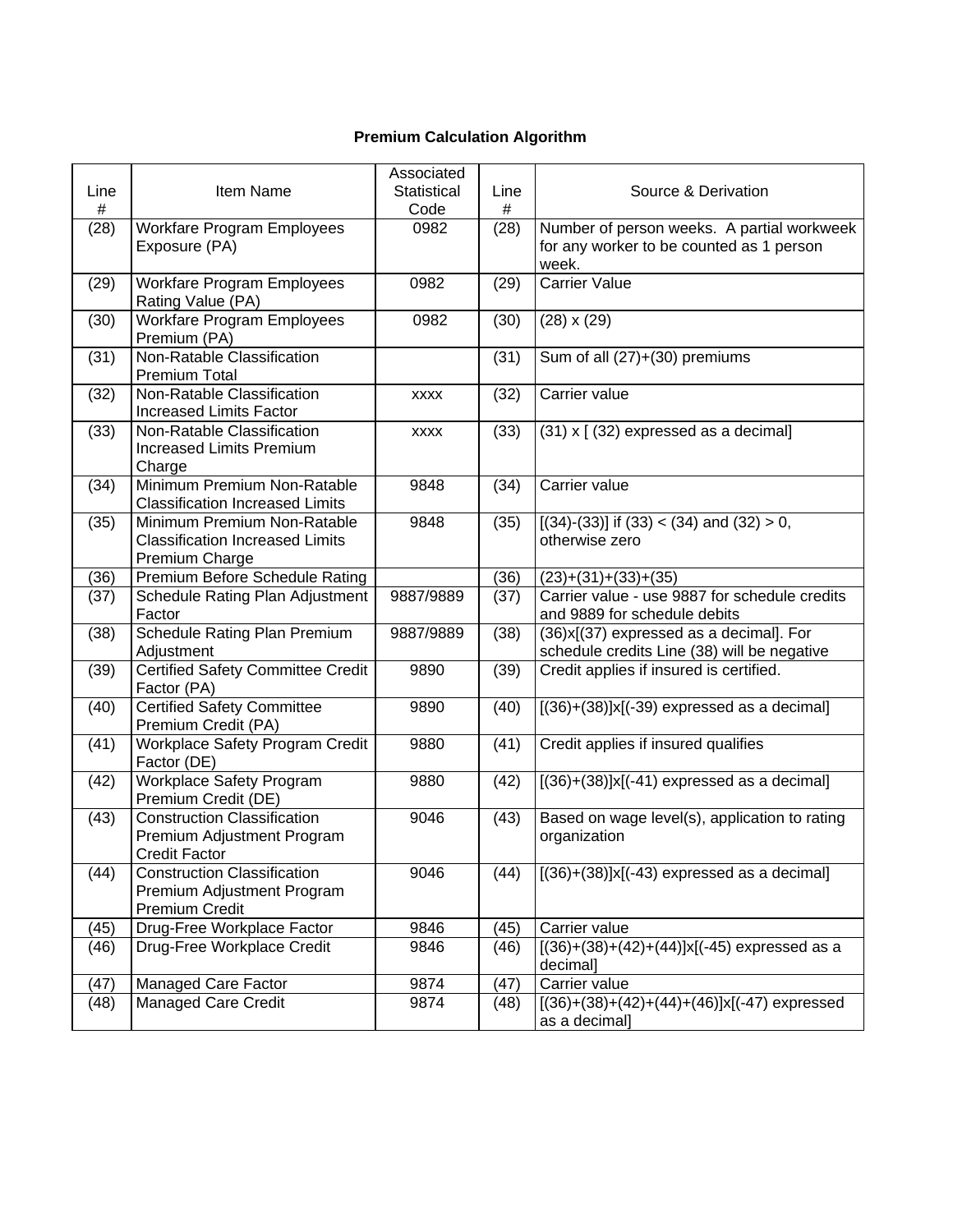# **Premium Calculation Algorithm**

|      |                                                                      | Associated         |      |                                                                                              |  |
|------|----------------------------------------------------------------------|--------------------|------|----------------------------------------------------------------------------------------------|--|
| Line | Item Name                                                            | <b>Statistical</b> | Line | Source & Derivation                                                                          |  |
| $\#$ |                                                                      | Code               | #    |                                                                                              |  |
| (49) | Package Credit Factor                                                | 9721               | (49) | Carrier value                                                                                |  |
| (50) | Package Credit                                                       | 9721               | (50) | $[(36)+(38)+(42)+(44)+(46)+(48)]x[(-49)]$                                                    |  |
|      |                                                                      |                    |      | expressed as a decimal]                                                                      |  |
| (51) | Premium After Managed Care                                           |                    | (51) | $[(36)+(38)+(40)+(42)+(44)+(46)+(48)+(50)]$                                                  |  |
|      | and Package Credit If Applicable                                     |                    |      |                                                                                              |  |
| (52) | Assigned Risk Surcharge Factor                                       | 0277               | (52) | May apply to some or all assigned risks based                                                |  |
|      | (DE)                                                                 |                    |      | on plan and characteristics of individual                                                    |  |
|      |                                                                      |                    |      | insured                                                                                      |  |
| (53) | Assigned Risk Premium                                                | 0277               | (53) | (51)x[(52) expressed as a decimal]                                                           |  |
|      | Surcharge (DE)                                                       |                    |      |                                                                                              |  |
| (54) | <b>Deductible Credit Factor</b>                                      | 9663               | (54) | Carrier value                                                                                |  |
| (55) | Deductible Premium Credit                                            | 9663               | (55) | $[(51)+(53)]x[(-54)$ expressed as a decimal]                                                 |  |
| (56) | Loss Constant                                                        | 0032               | (56) | Carrier value - may vary based on risk                                                       |  |
|      |                                                                      |                    |      | premium size                                                                                 |  |
| (57) | Loss Constant Charge                                                 | 0032               | (57) | Line (56) if applicable                                                                      |  |
| (58) | <b>Short Rate Cancellation Factor</b>                                | 0931               | (58) | Carrier value - zero if short rate cancellation<br>does not apply                            |  |
| (59) | <b>Short Rate Premium</b>                                            | 0931               | (59) | $[(51)+(53)+(55)+(57)]x[(58)-1.0000]$ if $(58) > 0$ ,                                        |  |
|      |                                                                      |                    |      | otherwise zero                                                                               |  |
| (60) | <b>Expense Constant</b>                                              | 0900               | (60) | Carrier value if applicable                                                                  |  |
| (61) | <b>Expense Constant Charge</b>                                       | 0900               | (61) | Line (60)                                                                                    |  |
| (62) | Minimum Premium                                                      | 0990               | (62) | Carrier value                                                                                |  |
| (63) | Minimum Premium Charge                                               | 0990               | (63) | If $(62) > [(51) + (53) + (55) + (57) + (59) + (61)], (62) -$                                |  |
|      |                                                                      |                    |      | $[(51)+(53)+(55)+(57)+(59)+(61)],$ otherwise                                                 |  |
|      |                                                                      |                    |      | zero                                                                                         |  |
| (64) | Unit Statistical Report Total                                        |                    | (64) | $[(51)+(53)+(55)+(57)+(59)+(63)]$                                                            |  |
|      | <b>Standard Premium</b>                                              |                    |      |                                                                                              |  |
| (65) | <b>Premium Discount Amount</b>                                       | 0063/0064          | (65) | Carrier value based on [(51)+(53)+(55)+(57)+                                                 |  |
|      |                                                                      |                    |      | $(59)+(63)$ ]                                                                                |  |
| (66) | Additional premium Waiver of                                         | 9115               | (66) | Carrier value(s)                                                                             |  |
|      | Subrogation (flat charge)                                            |                    |      |                                                                                              |  |
| (67) | Terrorism                                                            | 9740               | (67) | (Total payroll/100) x carrier rating value                                                   |  |
| (68) | Catastrophe (other than Certified                                    | 9741               | (68) | (Total payroll/100) x carrier rating value                                                   |  |
|      | Acts of Terrorism)                                                   |                    |      |                                                                                              |  |
| (69) | <b>Total Policy Premium Subject to</b>                               |                    |      | $(69)$ $(61)+(64)-(65)+(66)+(67)+(68)$                                                       |  |
|      | <b>Employer Assessment</b>                                           |                    |      |                                                                                              |  |
| (70) | <b>Employer Assessment Factor</b>                                    | 0938               | (70) | PCRB value for the specific purpose of                                                       |  |
|      | Pursuant to Act 57 of 1997 (PA)                                      |                    |      | computing employer assessments                                                               |  |
| (71) | <b>Employer Assessment Amount</b><br>Pursuant to Act 57 of 1997 (PA) | 0938               | (71) | [(69)-(11)-(55)]x(70) NOTE: Cells (11) and<br>(55) are credits. Subtracting these credits as |  |
|      |                                                                      |                    |      | shown effectively adds the premium reduction                                                 |  |
|      |                                                                      |                    |      | given for deductible coverage back into the                                                  |  |
|      |                                                                      |                    |      | premium for purposes of calculating employer                                                 |  |
|      |                                                                      |                    |      | assessments                                                                                  |  |
| (72) | Audit Noncompliance Charge                                           | 9757               | (72) | Carrier Value x (69)                                                                         |  |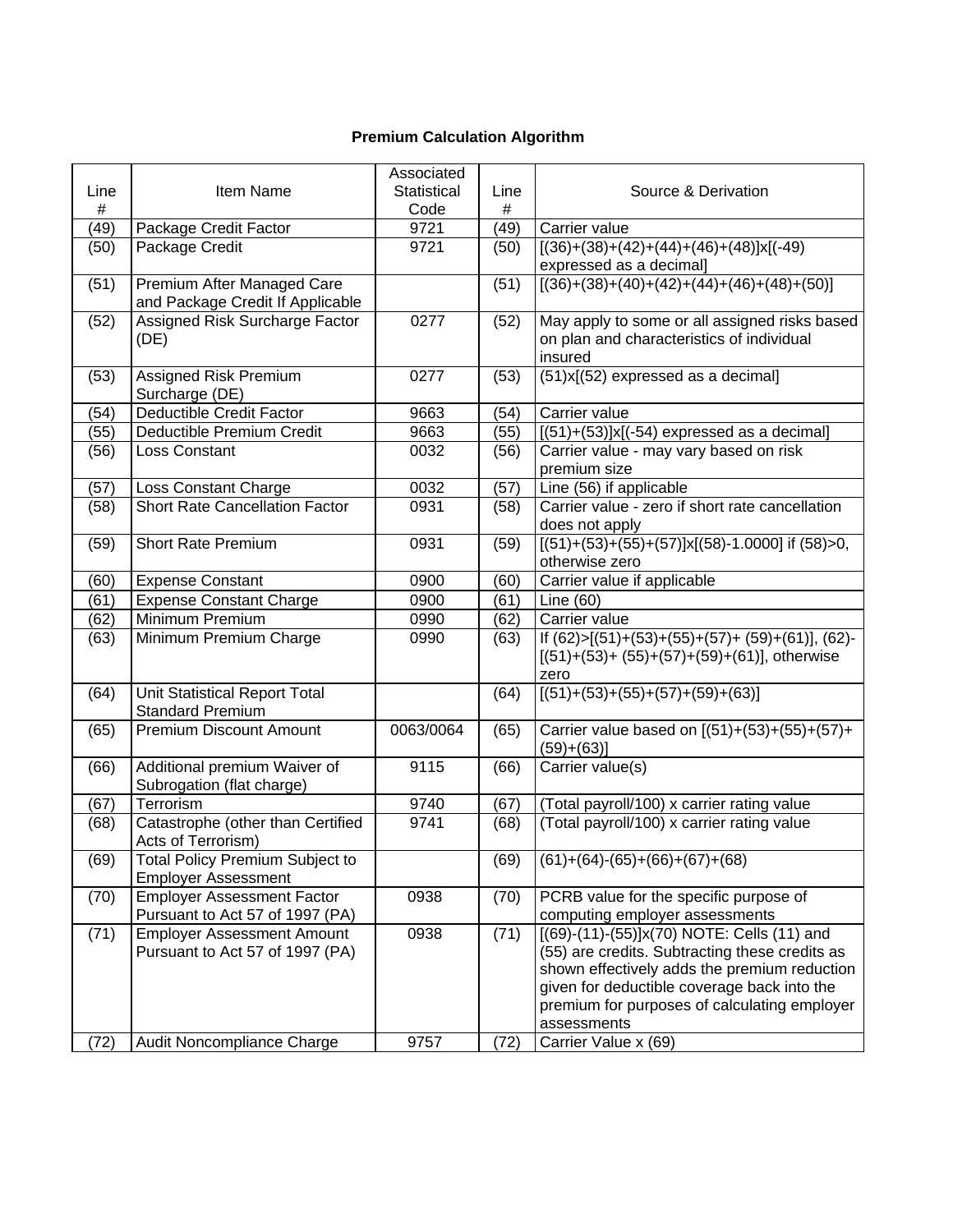**Workers Compensation and Employers Liability Insurance Policy WC 00 04 24** 

# **AUDIT NONCOMPLIANCE CHARGE ENDORSEMENT**

**\_\_\_\_\_\_\_\_\_\_\_\_\_\_\_\_\_\_\_\_\_\_\_\_\_\_\_\_\_\_\_\_\_\_\_\_\_\_\_\_\_\_\_\_\_\_\_\_\_\_\_\_\_\_\_\_\_\_\_\_\_\_\_\_\_\_\_\_\_\_\_\_\_\_\_**

Part Five – Premium, Section G. (Audit) of the Workers Compensation and Employers Liability Insurance Policy is revised by adding the following:

If you do not allow us to examine and audit all of your records that relate to this policy, and/or do not provide audit information as requested, we may apply an Audit Noncompliance Charge. The method for determining the Audit Noncompliance Charge by state, where applicable, is shown in the Schedule below.

If you allow us to examine and audit all of your records after we have applied an Audit Noncompliance Charge, we will revise your premium in accordance with our manuals and Part 5 – Premium, E. (Final Premium) of this policy.

Failure to cooperate with this policy provision may result in the cancellation of your insurance coverage as specified under the policy.

#### **Schedule**

State(s) **Basis of Audit** Maximum Audit

 **Noncompliance Charge Noncompliance Charge Multiplier** 

**Note 1**: For coverage under state-approved workers compensation assigned risk plans, failure to cooperate with this policy provision may affect your eligibility for coverage.

**Note 2**: The Audit Noncompliance Charge Endorsement must be attached to the policy at inception of the policy term being audited.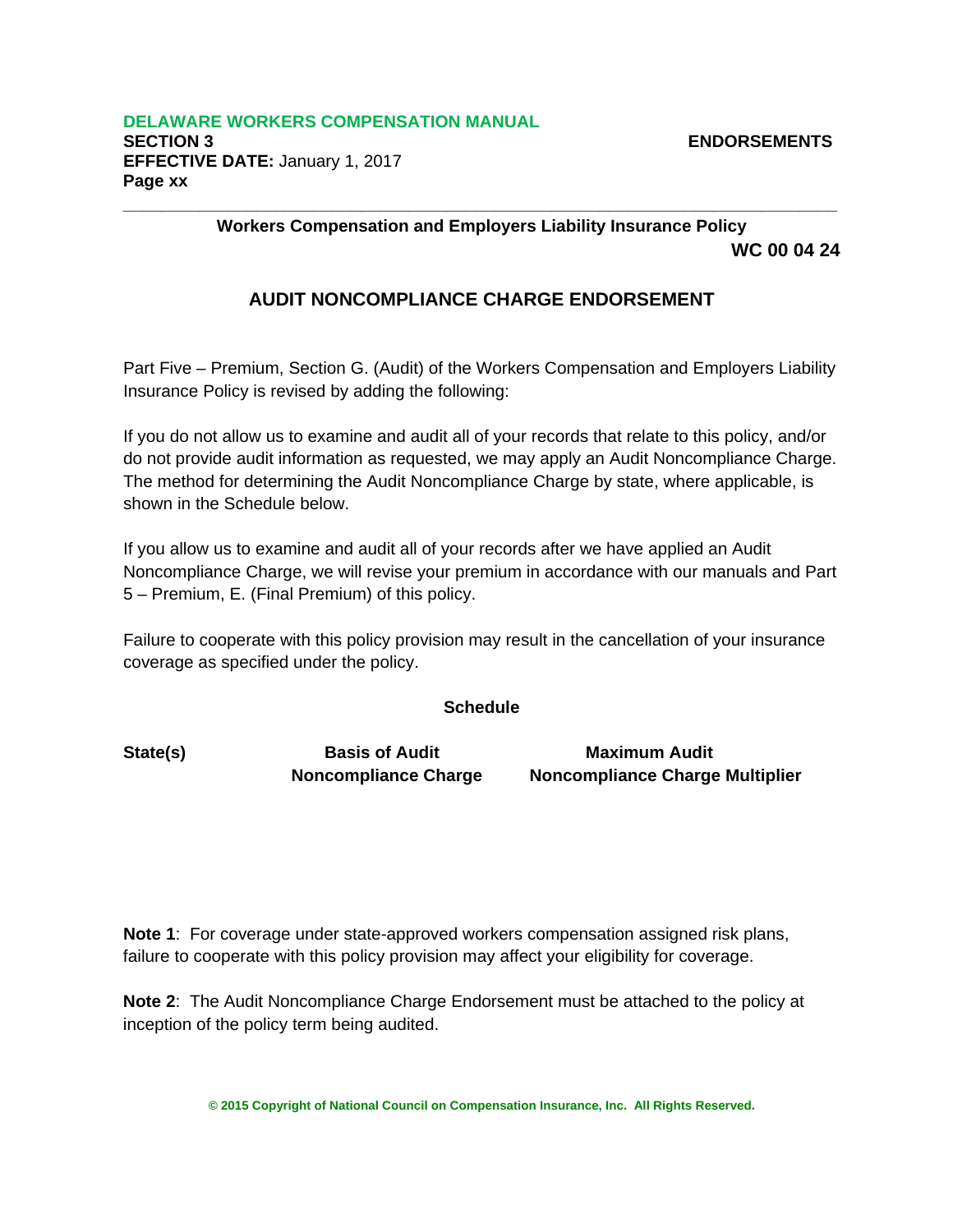#### **DELAWARE STATISTICAL PLAN MANUAL**

*Proposed Effective January 1, 2017* 

#### **SECTION II - REPORTING REQUIREMENTS**

Item **A.** remains unchanged.

#### **B. Exposure Information**

Item Numbers **1 through 8** remain unchanged.

#### 9. **Miscellaneous Statistical Codes**

Items **a. through d.** remain unchanged.

e. Audit Noncompliance Charge (ANC) – **Code 9757**

 For policies where the carrier has chosen to apply an audit noncompliance charge because the employer would not allow the carrier to examine and audit its records.

 The premium for Code 9757 is a flat charge applied after the Employer Assessment (Code 0938).

Note: When the Exposure on the 1<sup>st</sup> report includes Code 9757, report the Estimated Audit Code as "U" in the applicable Policy Conditions, Estimated Audit Code field.

> If subsequent to reporting Statistical Code 9757, and the final policy premium is determined in accordance with the Basic Manual rules, the statistical code and its accompanying charge must be removed. Additionally, the Estimated Audit Code must be changed to "N" and the exposure and premium must reflect the final audit.

Item Number **10** remains unchanged.

Items **C. through D.** remain unchanged.

#### **SECTION IV - CODES**

#### **A. Codes Common to Premium and Losses**

Item Numbers **1 through 5** remain unchanged.

#### 6. **Policy Conditions**

Items **a. through c.** remain unchanged.

- d. Estimated Audit Code
	- "Y"= Exposures expressed on the unit report are estimated.
	- "N"= Exposures expressed on the unit report are the result of an audit.
	- "U"= Insured has refused or not responded to requests to provide carrier with access to books and records. Audit has been closed as uncooperative. Exposures expressed on unit report are estimated.

 Note: When the Exposure on the 1st report includes Code 9757, report the Estimated Audit Code as "U" in the applicable Policy Conditions, Estimated Audit Code field.

 If subsequent to reporting Statistical Code 9757, and the final policy premium is determined in accordance with the Basic Manual rules, the statistical code and its accompanying charge must be removed. Additionally, the Estimated Audit Code must be changed to "N" and the exposure and premium must reflect the final audit.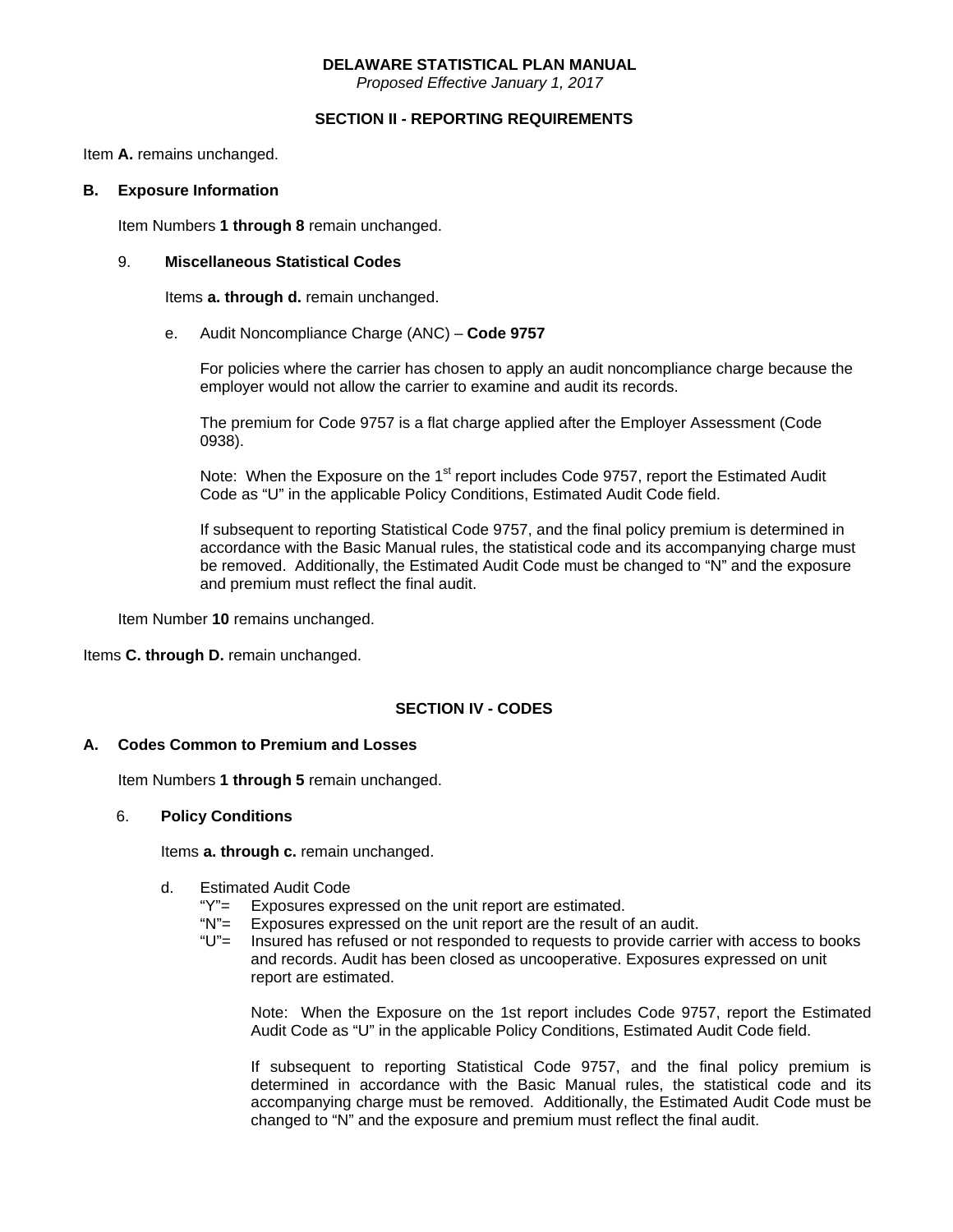#### **DELAWARE STATISTICAL PLAN MANUAL**

*Proposed Effective January 1, 2017* 

Items **e. through g.** remain unchanged.

#### **B. Exposure Information Codes**

Item Numbers **1 through 2** remain unchanged.

#### 3. **Premium Codes**

Items **a. through b.** remain unchanged.

 c. Premium Not Subject to Experience Modification and Not to be Included in Standard Premium (Reported on lines "H", "I" or "J")

|     | (1) Premium Discount                                     | <b>Code 0063</b><br><b>Code 0064</b> |
|-----|----------------------------------------------------------|--------------------------------------|
| (2) | <b>Expense Constant</b>                                  | <b>Code 0900</b>                     |
|     | (3) Waiver of Subrogation - Flat Charge                  | <b>Code 9115</b>                     |
| (4) | Terrorism                                                | <b>Code 9740</b>                     |
|     | (5) Catastrophe (other than Certified Acts of Terrorism) | <b>Code 9741</b>                     |
|     | (6) Audit Noncompliance Charge                           | <b>Code 9757</b>                     |

#### Items **C. through D.** remain unchanged.

#### **SECTION X – PREMIUM ALGORITHM**

Updated Premium Algorithm attached.

Line item **(72)** is added for Audit Noncompliance Charge.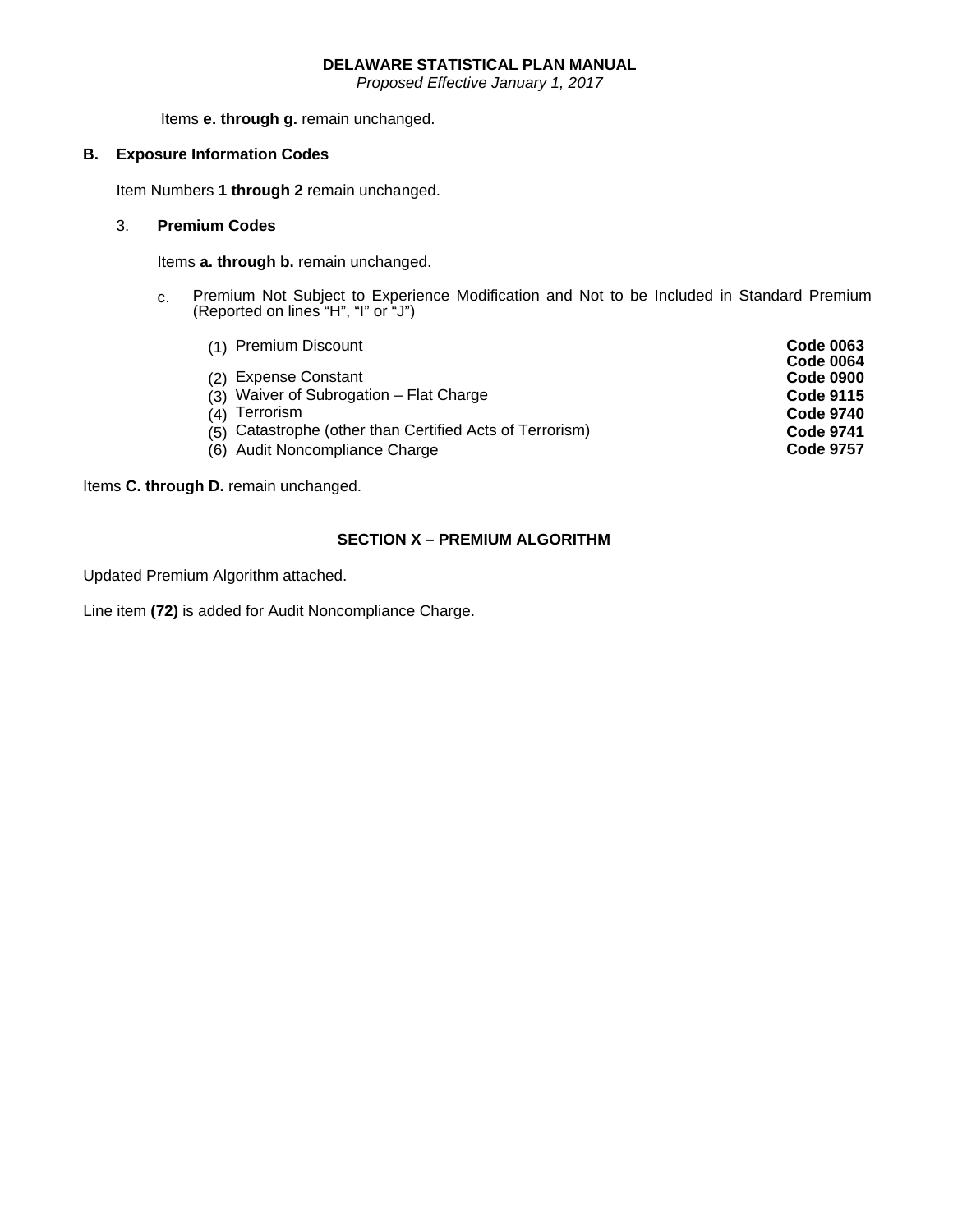

# **WORKERS COMPENSATION INSURANCE PLAN**

# **HANDBOOK**

**EFFECTIVE January 1, 2017** 



**Delaware Compensation Rating Bureau, Inc. United Plaza Building – Suite 1500 30 South 17th Street Philadelphia, Pa 19103-4007** 

> **302-654-1435 Fax-215-564-4328 www.dcrb.com**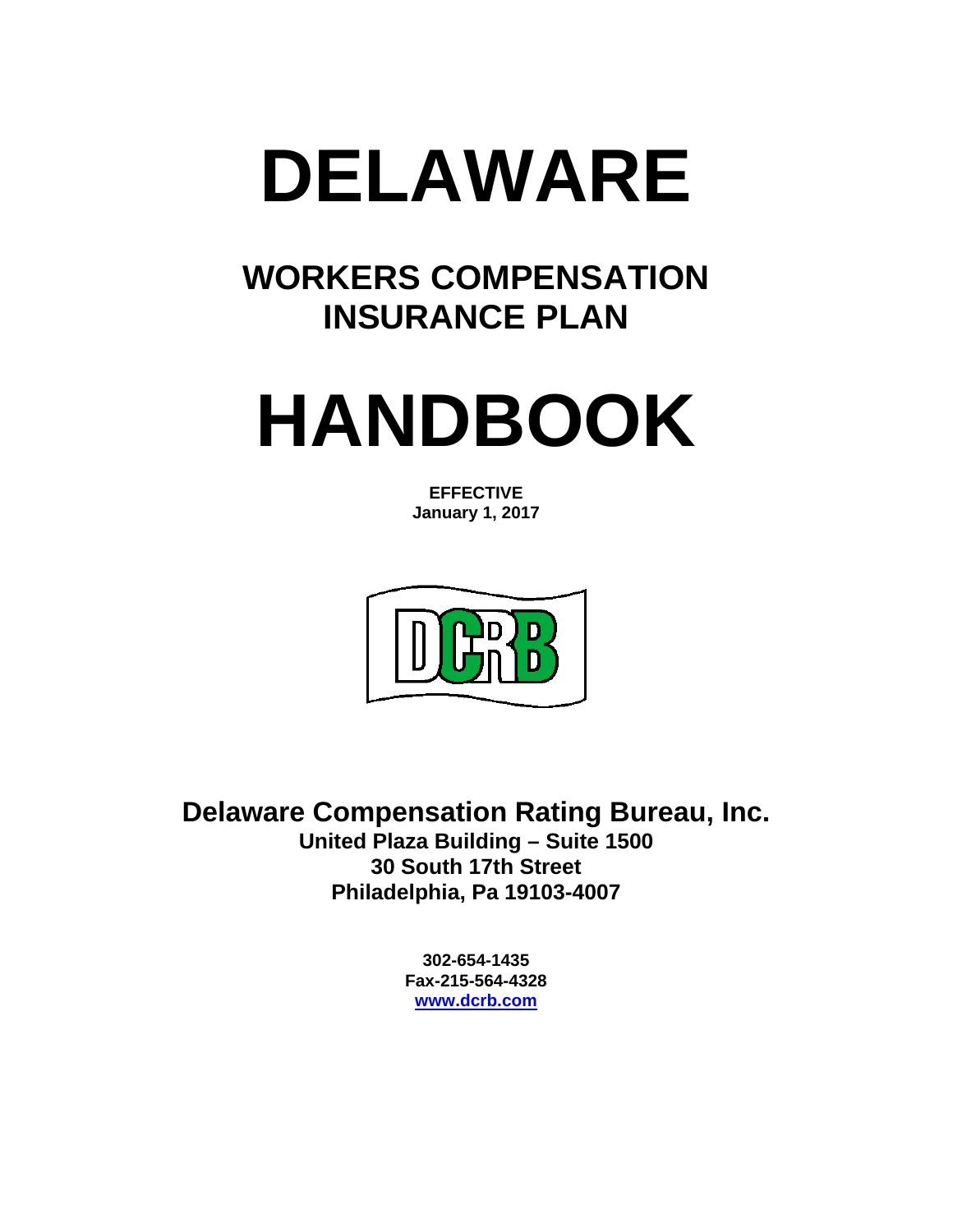# **PURPOSE OF HANDBOOK**

This handbook will assist you in understanding the Delaware Insurance Plan (DIP) or "Plan." It explains what the Plan is and how it works. The Plan has been filed with the Delaware Insurance Department as the method of providing Workers' Compensation Insurance to an employer who is unable to obtain such coverage in the voluntary market. The Department of Insurance exercises general regulatory authority over the Plan but has designated the Delaware Compensation Rating Bureau, Inc. (DCRB) to administer the actual operation of the Plan under the jurisdiction of the President of the Delaware Compensation Rating Bureau, Inc.

#### **HOW TO USE THIS HANDBOOK**

This handbook has six sections:

Section I: Plan Purpose and Overview of Rules and Procedures Section II: Eligibility Requirements • Completing the Application Section III: Renewal, Cancellation and Reinstatement Procedures Section IV: General Information Section V: Duties and Responsibilities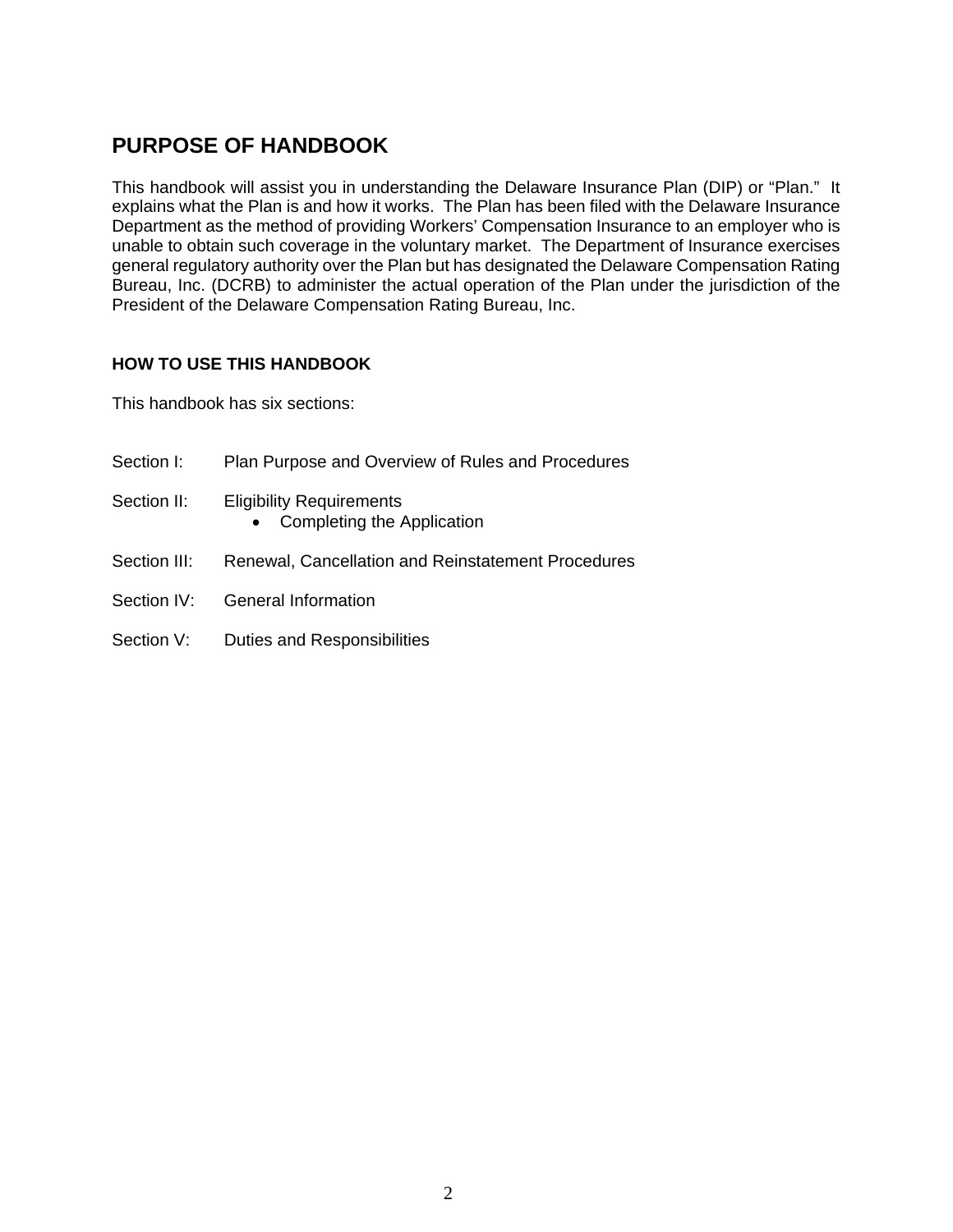## **SECTION 1 – PLAN PURPOSE AND OVERVIEW OF RULES AND PROCEDURES**

# **Purpose of Plan**

All insurers licensed to write workers' compensation insurance in Delaware must participate in the Pool. The Delaware Insurance Plan allows participation by choosing one of two options. The options are direct assignments or subscriptions to the Articles of Agreement of the National Workers Compensation Reinsurance Pool. There is often confusion between the terms "Pool" and "Plan," and the two terms are often used as though they were of one organization. All servicing carriers in Delaware are members of the National Pool. The National Pool is a voluntary association of insurance companies. These companies "pool" or "lump together" the premiums and losses of all employers who are assigned to these members companies. These premium and loss results are then allocated to all members of the National Pool by state, in amounts proportional to their total workers' compensation premiums in each state.

The National Pool operates in over 30 states in much the same way it operates in Delaware. The National Pool is recognized by the Assigned Risk Plans of various states. The National Council on Compensation Insurance, located in Boca Raton, Florida, administers the National Pool.

#### **Operation of the Plan**

The Plan operates in this way. The Delaware Compensation Rating Bureau, Inc. (DCRB) has been delegated by the Delaware Insurance Commissioner to serve as the administrator of the Delaware Insurance Plan (DIP). DIP provides the means for an employer to satisfy the requirements of Delaware Workers' Compensation Law when the employer is unable to purchase such insurance through the voluntary market.

 An employer requiring workers' compensation coverage, with or without the help of an agent, must complete an application and submit along with the appropriate deposit premium to the DCRB. The application and other forms are available on the DCRB website, www.dcrb.com, under the Delaware Insurance Plan. Only Delaware Insurance Plan applications will be accepted.

Coverage may be bound under the Delaware Workers' Compensation Insurance Plan consistent with Plan rules, 12:01 A.M. on the first day following postmark or hand delivered receipt of the completed application, or on such later date as may be requested including applications hand delivered to the DCRB office. Backdating of coverage is not permitted in the Plan. Only the Plan can bind coverage. No producer or agent has binding authority.

All risks to which this Plan applies shall be written utilizing the classifications, forms, rates, and rating plans established by the DCRB; provided, however, as to any risk with annual estimated standard premium of at least \$100,000, the DCRB may require the utilization of a retrospective rating plan. Unless the applicant, its servicing carrier, and the DCRB agree to the utilization of another retrospective rating option on file with the appropriate regulatory authority, Retrospective Rating Option V, as filed with the appropriate regulatory authority, subject to a maximum retrospective premium not greater than 150 percent of the audited annual standard premium, shall be required. If required by the DCRB, Retrospective Rating Option V shall be mandatory, notwithstanding any rule or endorsement indicating that Retrospective Rating Option V is an optional rating plan.

#### **Delaware Insurance Plan (DIP) Surcharge**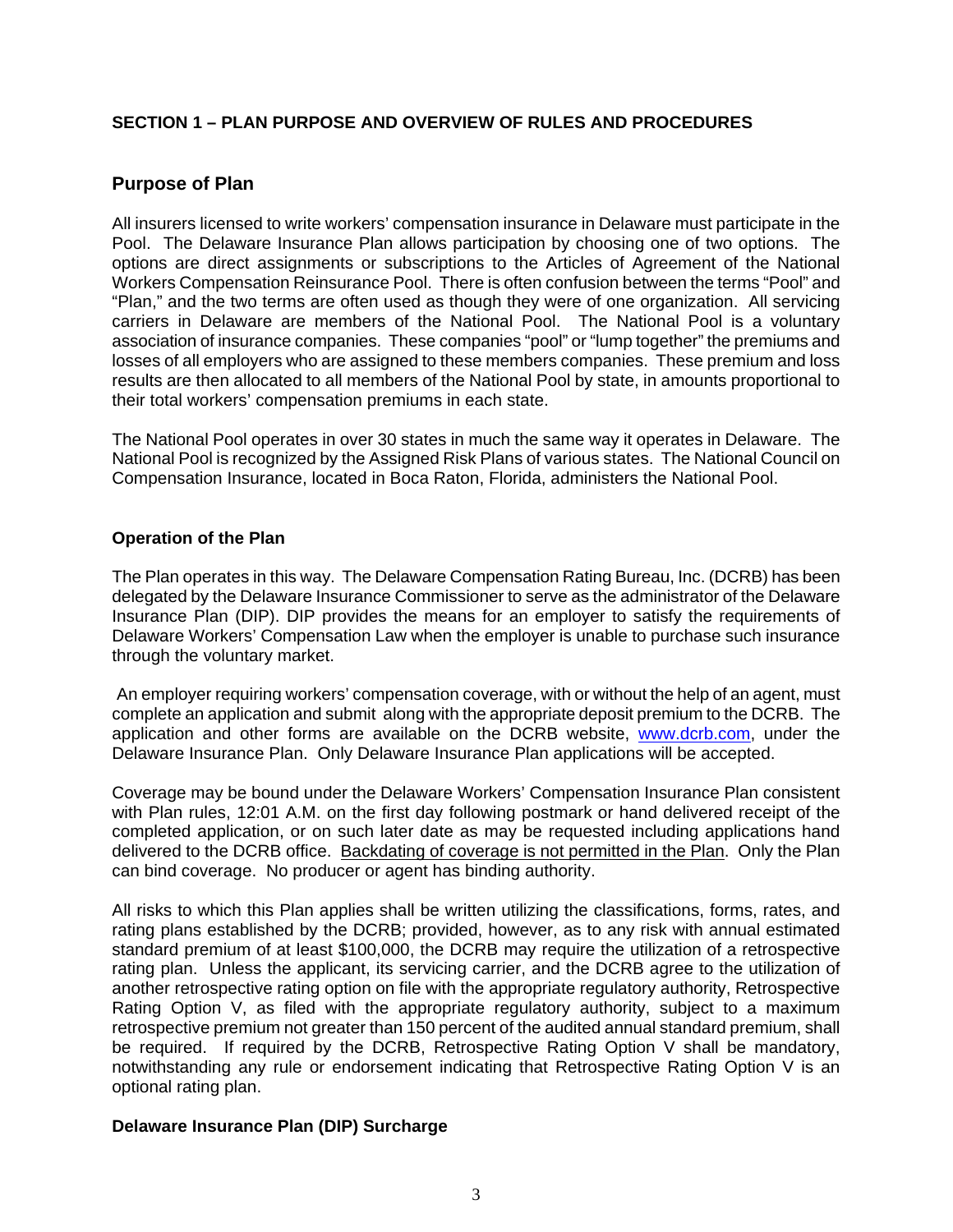A premium surcharge will apply to all risks insured under the Plan which qualify for experience rating and produce experience modifications in excess of 1.000. The DIP surcharge factor is shown on the experience rating worksheet of the employer under Statistical Code 0277, DIP Surcharge. Producer fees and servicing carrier allowance is paid on DIP premium.

# **SECTION II – ELIGIBLITY REQUIREMENTS**

An employer is eligible for coverage in the Plan if the employer is not indebted to the Pool or any other insurance carrier, has no current voluntary coverage in force, and has been declined by two licensed Delaware insurance companies.

Good faith will be presumed in the absence of compelling evidence to the contrary. The employer must be unable to secure any reasonable offer of insurance on a voluntary basis from an insurance company. (Note: If the employer received and rejected an offer of voluntary coverage, the DCRB will consider all information, including the terms of the voluntary offer, when determining an employer's eligibility.) An employer is not in good faith entitled to insurance if any of the following circumstances exist at the time of application or thereafter:

- If at the time of application, a self-insured employer is aware of pending bankruptcy proceedings, insolvency, cessation of operations, or conditions that would likely result in occupational disease or cumulative injury claims from exposures incurred while the employer was self-insured.
- The employer or an entity with a common management interest has an outstanding obligation for workers compensation premium to a previous insurance carrier.
- The employer, while insurance is in force, knowingly refuses to meet or comply with reasonable health and safety requirements.
- Coverage may be refused or cancelled if the employer or representative of the employer knowingly makes a material misrepresentation on the application by omission, or otherwise, including any of the following: misrepresenting estimated payrolls, nature of business, name or ownership of business, including related entities, previous insurance history or outstanding premium obligation.
- The employer has an incomplete audit or inspection on a prior workers' compensation policy due to the employer's failure to cooperate with the insurer.
- If a previously assigned carrier has applied an Audit Noncompliance Charge (ANC), the employer is considered non-compliant with the audit and will remain ineligible for assigned risk coverage until the employer allows the audit to be performed and/or provides the required records. This applies even if the employer has paid the ANC.

#### **Binding of Coverage**

In all instances, the DCRB is limited in its binding authority as follows:

The DCRB can only bind coverage if an agency check or an Automated Clearing House (ACH) deposit for the correct deposit premium is received with the application. Only certified checks of the employer or an agency check are accepted for deposit.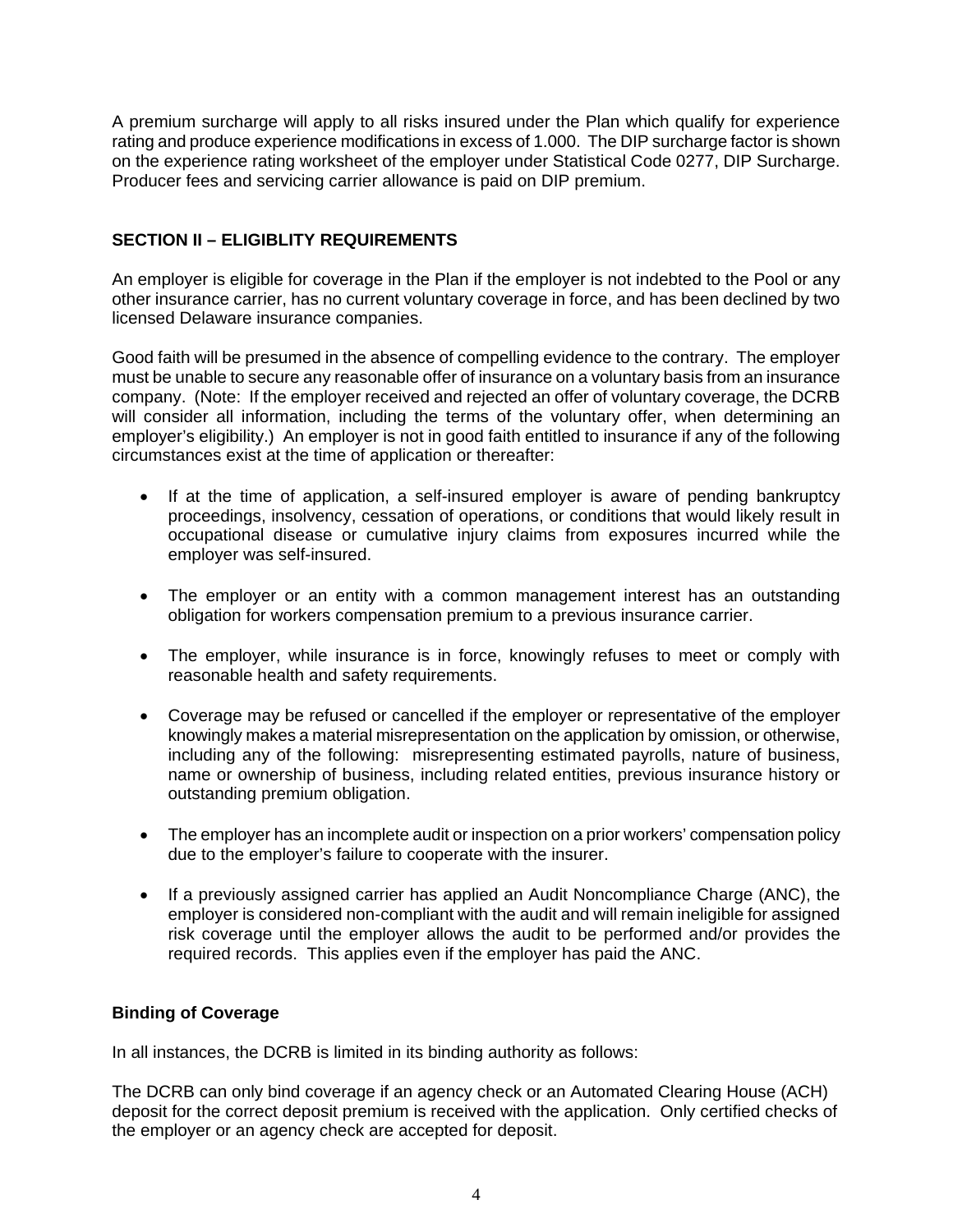The DCRB cannot bind coverage if the declination requirements are not met or if the employer has received an offer of voluntary coverage.

The DCRB cannot bind coverage for an employer who is in default of premium or who has an outstanding audit due on a prior Delaware workers' compensation policy. If, subsequent to policy issuance, the insured does not meet all workers compensation insurance premium obligations under a previous policy or under a present policy, the insured's present carrier retains the right to cancel a policy currently in force under this Plan.

The DCRB cannot bind coverage if the employer already has a Delaware workers' compensation policy in effect.

In no event shall coverage be bound earlier than 12:01 A.M. on the first day following the postmark time and date on the envelope in which the application is mailed (including the estimated annual or deposit premium) or the expiration of existing coverage, whichever is later. If there is no postmark, coverage will be effective 12:01 A.M. on the first day following receipt by the DCRB, unless a later date is requested. Those applications hand delivered to the DCRB will be effective as of 12:01 A.M. on the first day following receipt by the DCRB, provided all necessary information required to complete the application is included.

Applications submitted through the Delaware Insurance Plan Web Application will be bound twentyfour hours (24) following receipt of the application and the deposit premium. If the deposit premium is not through an ACH, coverage will be bound twenty-four hours after receipt of the deposit premium check.

#### **Delayed Processing and Rejection of Application**

To avoid a lapse in coverage, it is very important to fill in the application completely and accurately. Whether the employer or agent has completed the application, if the application has not been properly completed or there are omissions of necessary information, the assignment of coverage may be delayed. Listed below are some of the common reasons for delay in processing an application.

- Insufficient deposit premium
- Personal check of applicant
- Omission of carrier declinations
- No description of operations/business
- Coverage already in force
- **Executive Officer(s) exclusion** not included
- Plan application not signed \*
- Deposit premium not remitted with application \*
- FEIN or Social Security Number omitted
- Delaware location omitted
- Outstanding premium owed\*
- Failure to comply with audit on prior policy
- \* Application will be returned

If the application is incomplete, the agent will be notified; if no agent, the employer. Requested information to complete the application process must be provided within ten calendar days to retain the original receipt date. If information is not received within ten calendar days, coverage will be bound as of 12:01 a.m. on the first day following receipt of the required information.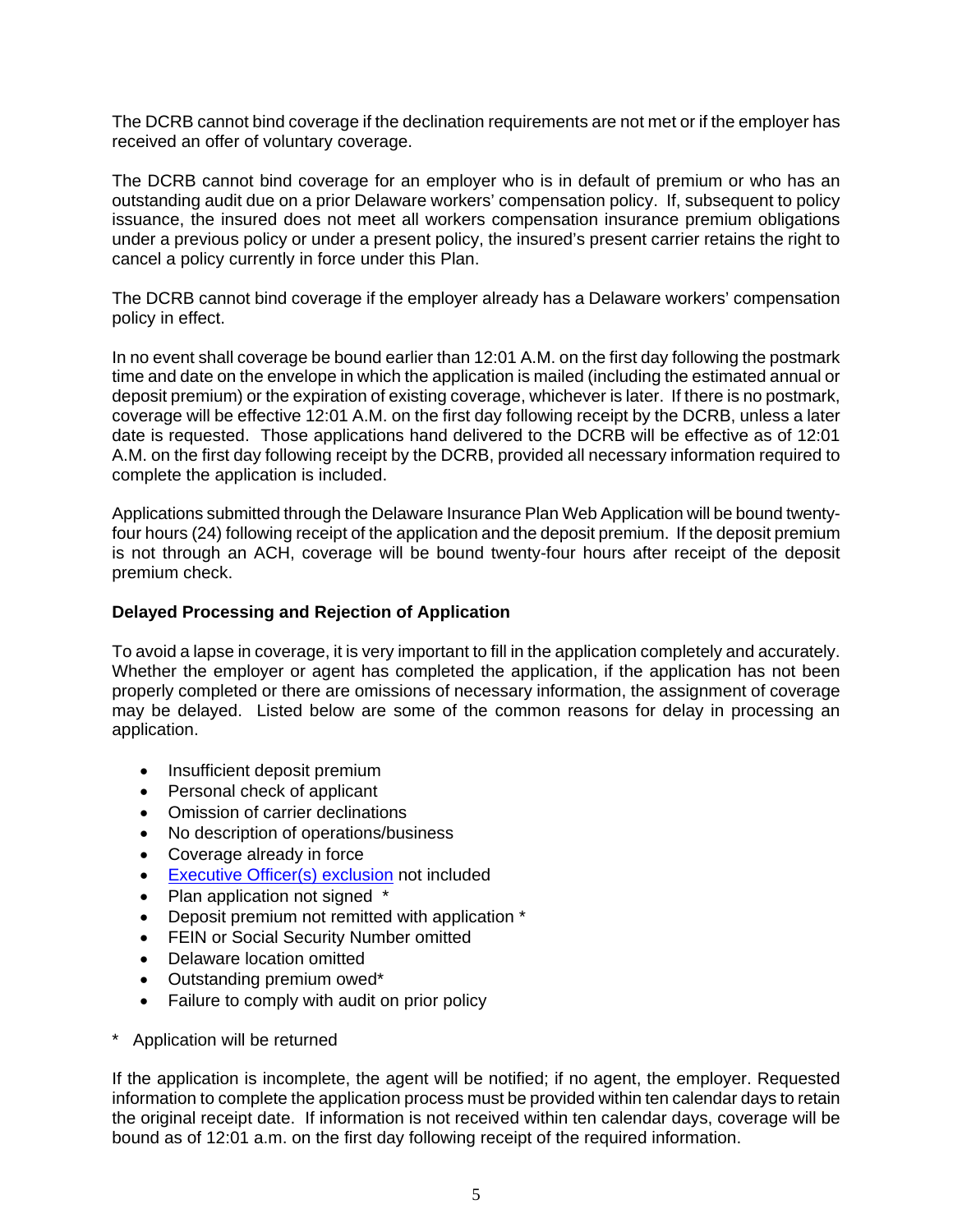If an application is returned due to insufficient information or deposit premium, the application and deposit premium will be returned to the applicant (or agent if applicable).

If an application does not meet the eligibility requirements, the application will be rejected and returned to the agent (to the employer if there is no agent) with no coverage provided.

If coverage is bound pursuant to the above, the DCRB shall issue a 30-day binder with copies provided to the agent, employer, and the servicing or direct carrier to which the DCRB assigned coverage for the employer.

The policy shall be issued for a term of at least one year, unless a shorter policy term has been requested.

#### **Completing the Application**

The employer is not required to complete an application each year. However, if a change in carrier is requested, the employer must

request a change in servicing or direct carrier in accordance with plan rules by submitting a new application to the plan administrator at least 60 days in advance of the policy expiration, accompanied by acceptable reasons for the request.

An employer found to have previously been assigned through the Plan, in the absence of a valid reassignment request, will be assigned to the servicing or direct carrier that most recently insured the risk in the DIP.

#### **Supplemental Application – Trucking**

To obtain a Delaware Insurance Plan policy for a new business employer whose operations fall within the scope of trucking, in addition to the Plan application a completed Supplemental Application must be completed to provide information about the employer's eligibility for assignment in the DIP. Failure to complete the supplemental application may result in processing delays of the DIP application.

#### **Item 1 – General Information**

- 1. Enter the **Effective Date** coverage is requested. The date entered is not a guarantee of coverage. If the employer has insurance in effect, the effective date should be the expiration date of the expiring policy. In no event will coverage be made earlier then 12:01 A.M. on the first day following receipt of the application and required deposit premium. .
- 2. Enter the complete legal **Name of Employer**. Show names of all partners if business status is a partnership.
- 3. Enter the **Federal Employers Identification Number** of the employer. Applicants that do not have a FEIN must submit their social security numbers.
- 4. Enter the complete **Mailing Address**, include post office box, if any. All correspondence will be sent to the mailing address. Telephone number of employer is required.
- 5. Enter **Principal** location of employer for the State of Delaware. A physical street address is required.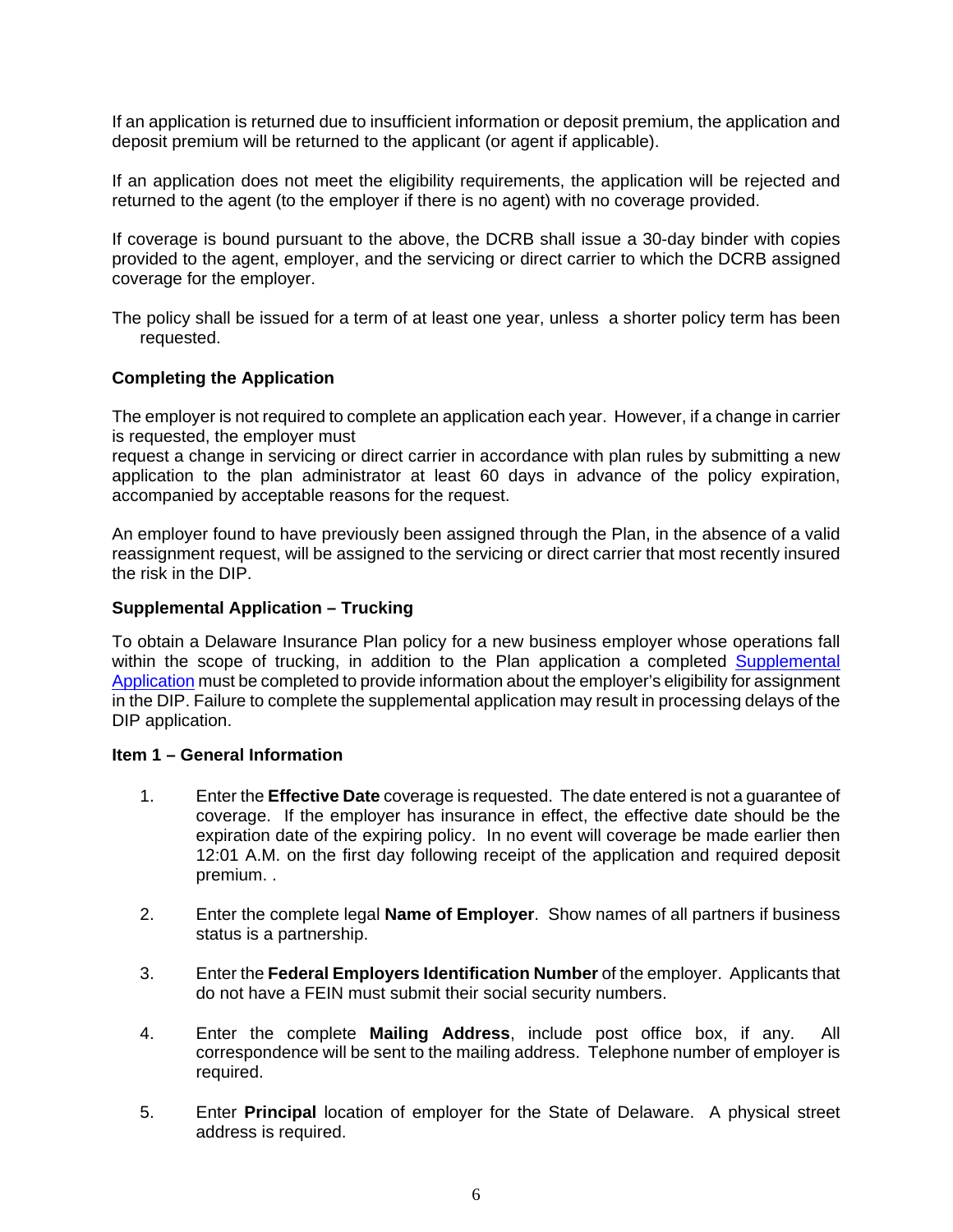- 6. Enter **Other Delaware Locations** where the employer operates in the state. A physical street address is required.
- 7. Enter the **Payroll Office Address** where the employer's payroll records are kept.
- 8. Enter the appropriate **Legal Status** of risk, i.e., individual, corporation, partnership, limited liability company (LLC) or joint venture. The legal status of a husband and wife will be treated as a partnership when both names are shown on the application.
- 9. Has there been a **Name Change** during the past three years?
- 10. List whether there are operations in **Other States** besides Delaware. If coverage in a state(s) other than Delaware is needed, contact the DCRB.

# **Item II – Insurance Record**

- 1. Provide the names of insurance company(s) that provided coverage for the past three years. If a new business, indicate "NEW BUSINESS."
- 2. Enter the appropriate answers to the several questions as they pertain.
- 3. The employer must answer Question 3. If an employer is in default of premium at the time of application, the employer is not eligible for coverage in the DIP. If the outstanding premium is in dispute, the employer must present documentation with the application to substantiate the dispute. All information submitted will be considered in determining if the employer is eligible for DIP coverage.

# **Item III – Insurance Companies Who Have Refused Coverage**

Providet the name of two licensed insurance companies who have refused coverage. List the full time salaried employees with whom you have talked, along with their telephone numbers. The current voluntary insurance carrier must be one of the carriers refusing to offer coverage. An employer may not refuse a reasonable offer of voluntary coverage. If the employer has received and rejected an offer of voluntary coverage, the DCRB will consider all available information submitted to determine whether the employer is eligible for Pool coverage. DCRB staff at its discretion may verify the declination of coverage with the insurance carriers listed in Item III.

# **Item IV – Corporate Officers and Limited Liability Members (LLC)**

List the name, title, duties and approximate annual salary of all executive officers or LLC members. The payroll of all corporate officers or members covered by the policy shall be included for premium calculation, subject to the minimum and maximum individual weekly payroll limitations approved in Delaware. To non-elect coverage under a DIP policy, the corporate officer(s) or members must complete, sign and attach Agreement by Executive Officer(s)/LLC Members Not to be subject to the Delaware Workers Compensation Law form with application. Failure to include Agreement with the DIP application could result in premium being charged for executive officer(s) or LLC members.

#### **Item V – Sole Proprietors and Partners**

Sole proprietors and partners may elect coverage under the Delaware Worker's Compensation Law by completing, signing and submitting with the Plan application, WC 00 03 10, Sole Proprietors, Partners and Others Inclusion, for each individual electing coverage.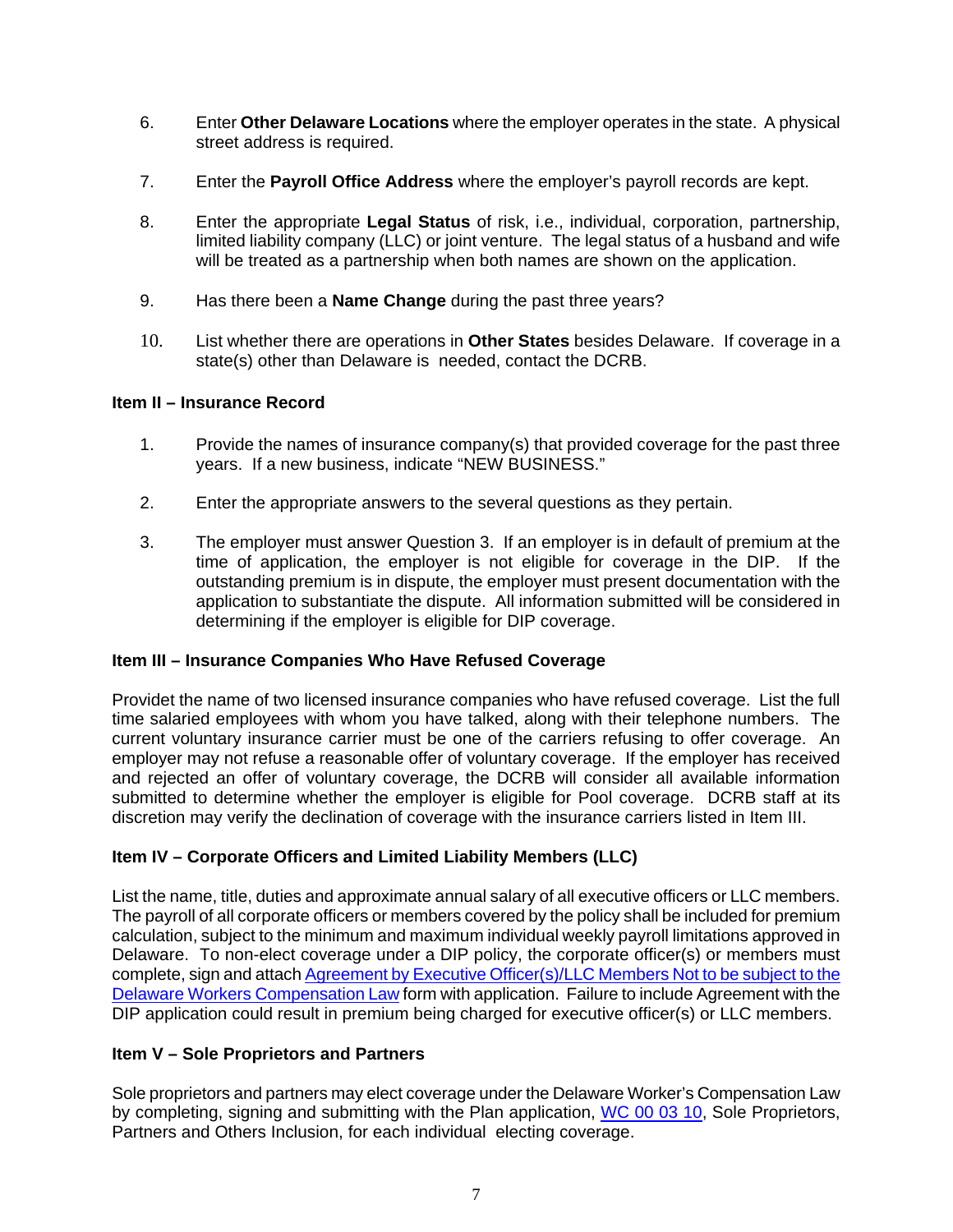**Item VI – Nature of Business, Location, Classification and Payroll in Delaware**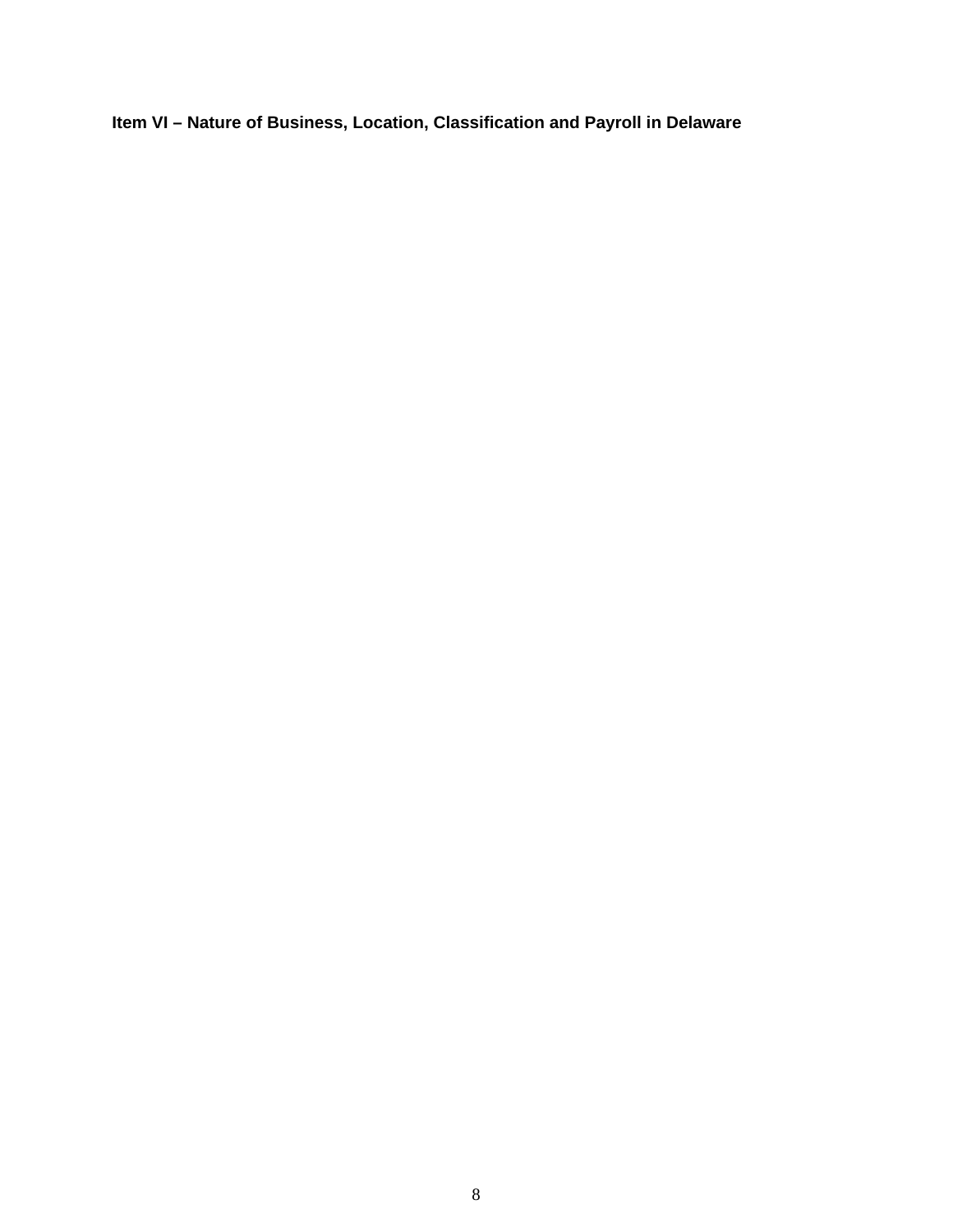## **Description of Operations**

Explain the nature of business and completely describe the operations for all locations. The DCRB reserves the right to question the classification on any submitted application and make changes to the classification and premium if necessary. If the employer already has an established approved classification(s), the application must use the authorized classification(s). Authorized classes may be verified for an existing employer through the Application Login on the DCRB website at www.dcrb.com.

## **Classification, Payroll and Premium Calculation**

Classification codes and wording may be taken from an existing policy of insurance. Refer to the Delaware Basic Manual, Section 2, for classification description or contact the DCRB Classification Department for assistance. Classifications are subject to review by DCRB staff. The number of employees by location and classification must be shown.

Realistic estimates of expected payrolls are required. If the payrolls shown on the application are lower then those reflected in the most recent audit, an explanation from the employer to justify the lower payroll amounts may be required.

Note: DCRB staff may require verification of payroll information. When required, Form 941 (Employer's Quarterly Federal Tax Return) must be submitted to the designated carrier to determine whether a preliminary audit is appropriate.

The Assigned Risk Rate for each classification can be obtained from the DCRB website, www.dcrb.com, under Rating Values or from DCRB staff.

The standard limits for Part Two - Employers Liability which are provided at no additional costs are:

 \$100,000 per Accident - each Accident \$100,000 per Disease - each Employee \$500,000 per Disease - each Policy

Increased Limits are available in the Pool. To obtain the Increased Limits Factor, refer to the Delaware Basic Manual, Section 1.

Additional factors affecting premium are:

- Experience Modification \*
- Merit Rating Adjustment \*
- Workplace Safety Credit \*
- Construction Classification Premium Adjustment Program \*
- Expense Constant
- Delaware Insurance Plan Surcharge \*
- Premium Discount
- **•** Terrorism
- Catastrophe (other than Certified Acts of Terrorism)
- Deductible Credit

\*Employer information (i.e., authorized classification(s), experience modification, merit rating, DIP surcharge) may be obtained for the individual employer from the DCRB website through the Application Login under Rating and Underwriting Reference. (User name and password are needed to log into this area.)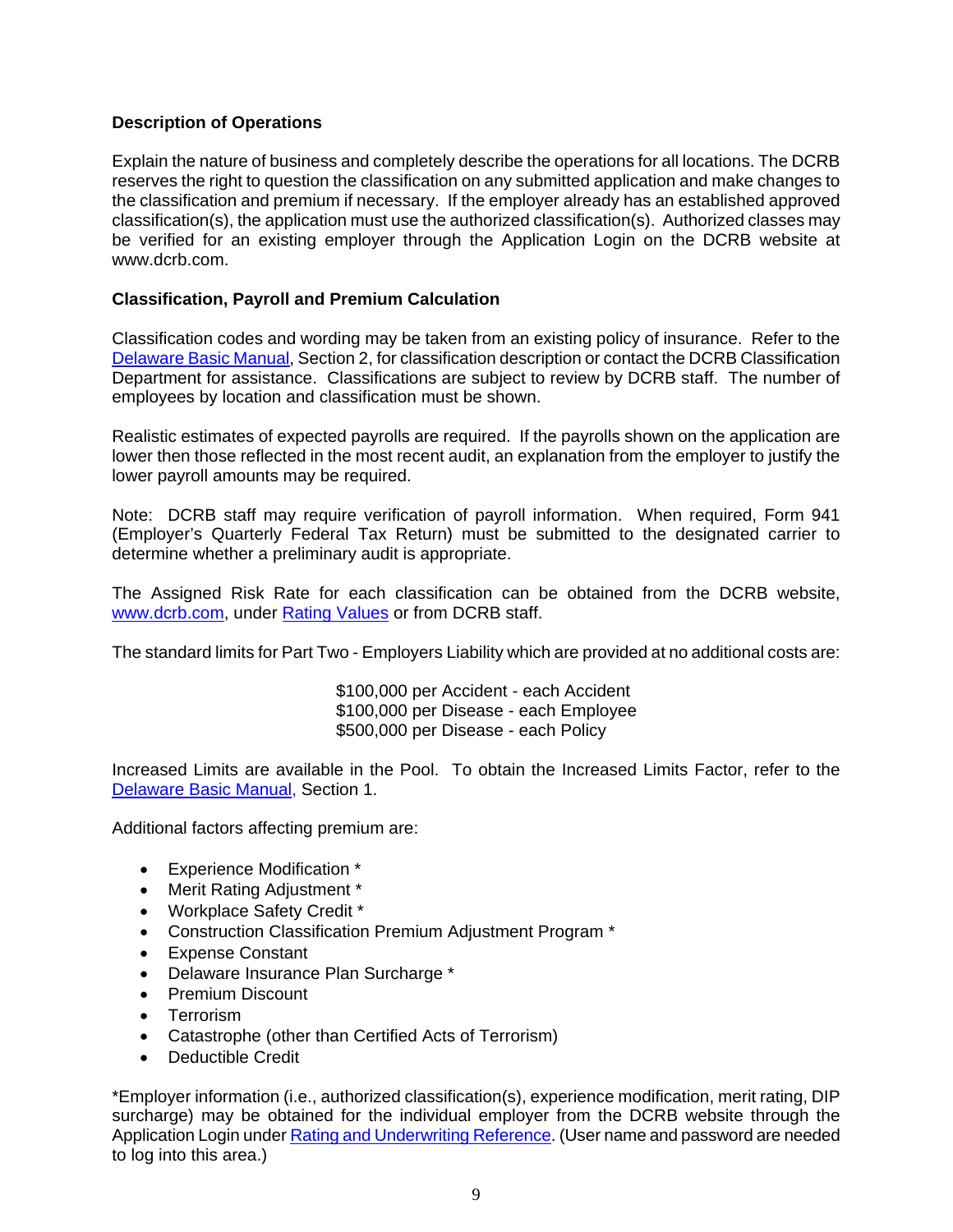To calculate the Terrorism premium, divide the total amount of payroll (applicable to all classifications, except per capita classes) by 100 and multiply the result by the Terrorism residual rate.

To calculate the Catastrophe (other than Certified Acts of Terrorism) premium, divide the total amount of payroll (applicable to all classifications, except per capita classes) by 100 and multiply the result by the Catastrophe residual rate.

Using the appropriate Delaware residual rate by classification, calculate the estimated annual premium, applying if applicable the aforementioned factors. Estimated premium can be calculated by using the approved **Algorithm**. Using the approved Algorithm does not limit DCRB staff from adjusting the premium upon examination.

#### **Item VII – Deposit Premium**

The deposit premium must be for the correct amount and submitted at the time of application. The applicant may select during the application process, depending on premium size, to have either one annual payment or an installment plan. Failure to submit the correct premium will delay or even void the application process. The DCRB cannot ensure the effective date of coverage when the correct deposit premium is not remitted at the time of application.

The designated carrier has the right to make changes in the deposit premium or to conduct interim audits to ensure the adequacy of the estimated annual premium.

Acceptable forms of payment are:

- Employers Certified check
- Producer/Agency check
- Money order
- Premium Finance check
- Automated Clearing House
- Wire Transfer
- Direct bank teller deposit to DCRB account\*

Bank checks must be made payable to the **Delaware Compensation Rating Bureau, Inc.** DCRB staff will endorse the check r to the designated servicing/direct carrier receiving the assignment. The employer will make subsequent payments directly to the assigned carrier. There will be no coverage in place if there are not sufficient funds to cover the deposit premium check when it is deposited by the designated carrier.

\*Direct bank teller deposit requires that a copy of the deposit slip with the applicants name be faxed or emailed to the DCRB for verification of deposit.

#### **Premium Payment**

#### 1. **Annual Premium Adjustment**

Policies having an estimated annual premium of less than \$1,000 are not eligible for interim adjustments.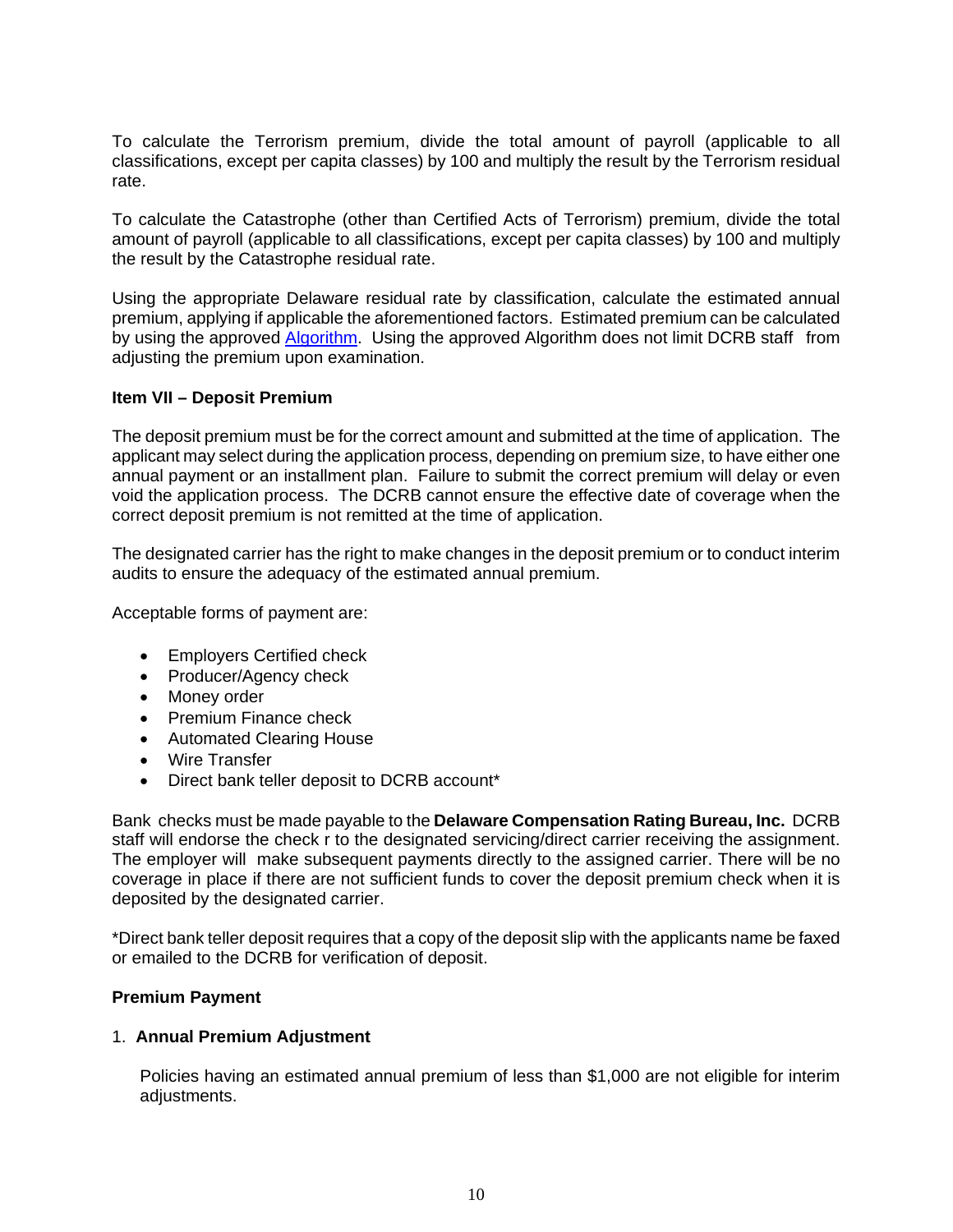#### 2. **Interim Premium Adjustment**

Policies that provide for adjustment of premium on an interim basis are subject to the following deposit premium requirements:

| $$1,001 - $4,999$  | at least 75% of the Estimated Annual Premium |
|--------------------|----------------------------------------------|
| $$5,000 - $24,999$ | at least 50% of the Estimated Annual Premium |
| \$25,000 or more   | at least 25% of the Estimated Annual Premium |

#### 3. **Minimum Deposit Premium**

 The deposit premium cannot be less than the applicable minimum premium, if the minimum premium is \$1,000 or less.

#### **Financed Premiums – Explanation**

The employer may elect to finance the deposit or estimated annual premium. When this is done, there are several concerns for the agent. First, the finance company will require the employer to sign a finance agreement. This agreement will often require the employer to sign over to the finance company two important rights.

- 1. The right to cancel the policy should the employer fail to meet a payment as required in the agreement.
- 2. The right of the finance company to receive returned premiums whether the policy is cancelled or not.

 If the premium is being financed, a copy of the legal finance agreement, signed by the employer, must be forwarded to the plan administrator with the application to be submitted to the servicing carrier. If it is not available at the time of application, then the employer or agent must forward the agreement to the plan administrator as soon as it is available. This should be the "official" legal agreement signed by the employer and containing the full terms of the agreement. Without having such an agreement the servicing carrier cannot acknowledge the finance companies rights.

 A finance company may request that a cancellation take effect on a certain date. The servicing carrier, because of legal cancellation notice requirements of the DCRB, must make this cancellation effective on a later date.

 In other instances, the finance company may request cancellation and shortly thereafter, upon receiving the employer's payment, request reinstatement of the policy. There is no obligation on the part of the servicing carrier to reinstate the policy, and it may elect not to do so, particularly if a legal cancellation filing has been made with the DCRB.

The agent may advance premium payments on behalf of the employer. In these cases, without a valid finance agreement, the servicing carrier must consider the policy to be a contract between itself and the employer. Premiums received from the employer or from the agent on behalf of the employer are all considered as payments made directly by the employer and posted to the employer's account. Return premiums are made payable to the employer, not the agent. This can be a problem for the agent, particularly where the agent has advanced all or a portion of the premium and later the policy is cancelled for non-payment of premium or the deposit premium given to the agent by the employer defaults for insufficient funds.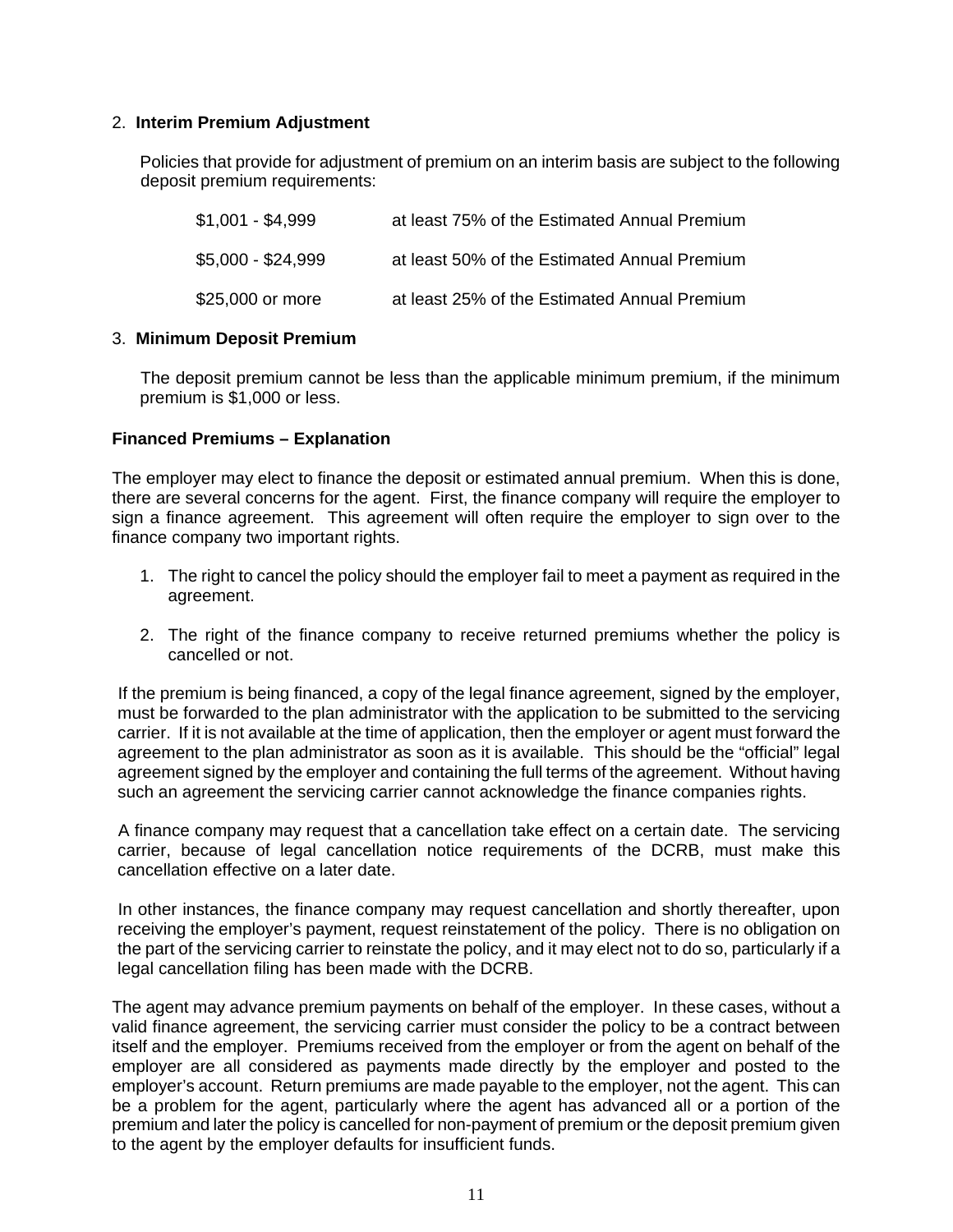Agents should be alert to these potential problems when premiums are financed or where premiums are advanced by the agent.

#### **Item VIII – Applicants Statement**

After reading the statement, the application must be signed with the employer's name, title and signature of the individual certifying and acknowledging the application. The application must be signed by the owner, officer or LLC member of the company. By signing this application, the employer certifies that all information in the application is true.

#### **Item IX – Agent or Producer**

 If an agency's services are used, the agent or producer must complete the application by entering their name, address and telephone number and Federal Employers Identification and Delaware Agent's License Number. The agent or producer must also date the application at signing.

 The agent or producer is not a contract agent or agency of the designated carrier and has no authority to bind or cancel Pool coverage or to issue Certificates of insurance. All premium transactions are strictly between the designated carrier and the employer. The agent or producer is not a third party to the policy contract. If you have any questions about your authority, contact the DCRB or servicing carrier.

 By signing the application, the agent or producer is certifying that all information provided is true to the best of his/her knowledge and belief and that he/she has made a good faith effort to place the coverage in the voluntary market.

 Commission fees are payable to the designated agent or producer upon payment of all premium due

 under the policy. The fee shall be based on the state standard premium and paid at the rate on file with the Delaware Department of Insurance.

#### **PRODUCER FEE SCHEDULE**  (Commission Schedule) **Graduated A Scale**

| First | 1,000<br>\$ | 8%    |
|-------|-------------|-------|
| Next  | \$4,000     | 5%    |
| Next  | \$95,000    | 3%    |
| Over  | \$100,000   | $2\%$ |

#### **SECTION III – RENEWAL, CANCELLATION AND REINSTATEMENT PROCEDURES**

#### **Renewal Procedure**

 An employer remains assigned to a servicing carrier until a policy is cancelled or non-renewed. At least 60 days prior to the expiration date of the policy, the servicing carrier sends a renewal proposal

 or notice to the employer and agent. This proposal includes a request for a new deposit premium which has been calculated by the servicing carrier. This deposit must be received by the servicing carrier before the policy expires to avoid a lapse in or cancellation of coverage.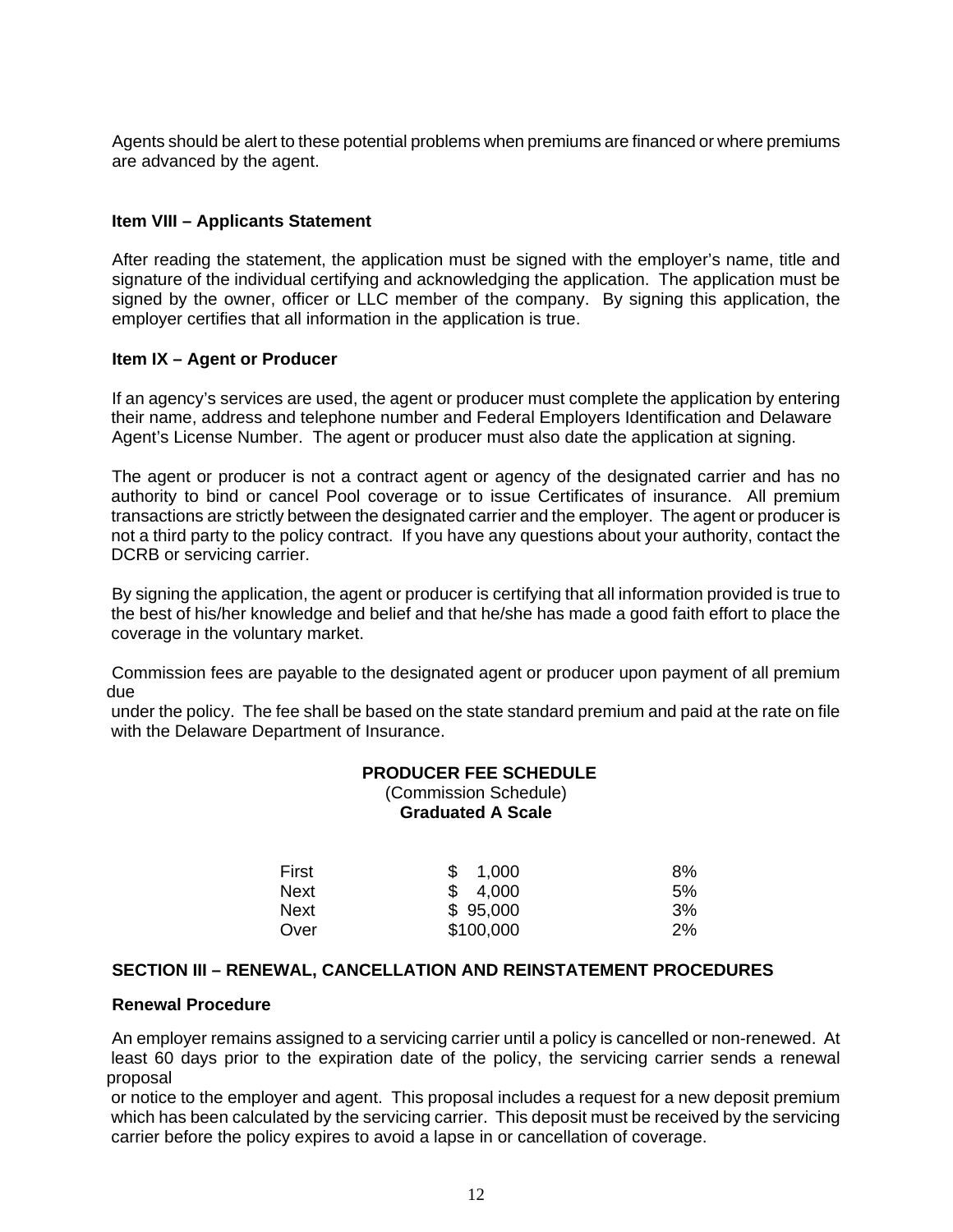If renewal premium is received or U.S.-postmarked within 60 days following the expiration of the prior policy, the renewal policy will be issued with a lapse.

If the premium has not been received or U.S.-postmarked within the above 60-day period, the employer will be informed that a new application is required.

If a servicing carrier is unwilling to renew the employer's policy, it must notify the employer, agent and DCRB at least 60 days before the policy expires, giving the reasons for the non-renewal.

 If a risk is dissatisfied with its Plan carrier, an employer may request reassignment to a different servicing carrier by notifying the servicing carrier and DCRB at least 60 days prior to the policy expiration. The DCRB requires the reason for reassignment request.

There is no choice of a new servicing carrier by the agent or the employer. Carrier selection is made in an equitable manner based on employer's needs and available quota capacity.

#### **Cancellation Procedure**

#### **Cancellation by Insured**

 The employer may request cancellation at any time once coverage is no longer needed. The servicing carrier must obtain advance written notice from the insured stating when the cancellation is to take effect. Normal reasons for requesting a cancellation are a) out of business; b) no longer has employees requiring coverage; 3) coverage placed on voluntary market; 4) business sold.

#### **Cancellation by Producer of Record**

 The producer of record may request cancellation for failure of the Insured to pay money due the producer only if permitted by a legal finance agreement in which the employer gives the producer of record power of attorney.

#### **Cancellation by Finance Company**

A finance company may request cancellation for failure of the insured to pay installments only after the employer has executed a legal finance agreement giving two rights to the finance company:

- 1. The right to cancel the policy should the employer fail to meet a payment as required in the agreement.
- 2. The right of the finance company to receive returns premiums whether the policy is canceled or not.

The servicing carrier must receive a valid copy of the actual finance agreement signed by the insured. Without a valid copy in their records, the servicing carrier cannot comply with the finance company's request. Cancellation of the policy may be effective on a date later than is requested by the finance company in order to comply with legal cancellation notice requirements.

#### **Cancellation by Servicing Carrier**

Cancellation Requiring Approval - The servicing carrier may request permission from the plan administrator to cancel the policy for any of the following reasons:

- The employer is not in Good Faith entitled to insurance.
- The employer has failed to comply with reasonable safety requirements.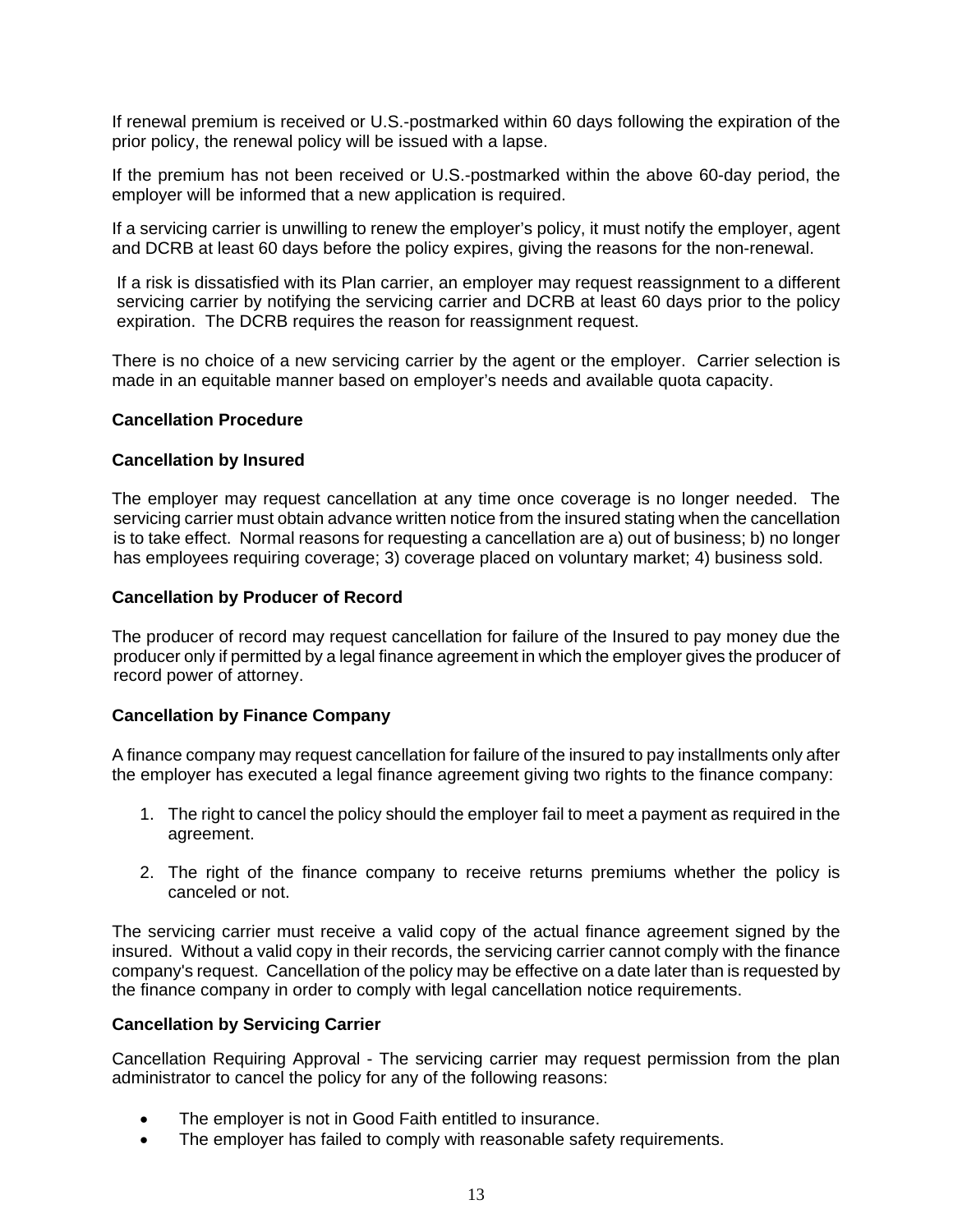- The employer has violated any policy term or condition.
- Any other good and substantial documented reasons subject to review and discretion of the plan administrator.

The servicing carrier shall provide the reasons for the cancellation request. Appropriate advance notification must be sent to the DCRB in the state where cancellation is to be effected.

**Cancellation Not Requiring Approval -** Prior approval is not needed to cancel the policy for nonpayment of premium under the current or any previous WC policy.

#### **Cancellation Notice**

In all cases of cancellation by the servicing carrier, the cancellation notice must be sent to and received by the employer in accordance with Delaware's advance notification requirements. Notification of cancellation must be sent to the plan administrator and the producer-of-record.

#### **Late Installment/Interim Audit Payment**

The servicing carrier will accept an insured's bank check for an interim audit or installment payment which is U.S.-postmarked prior to the date of cancellation for non-payment of the premium and will continue coverage.

If a bank check is received for a late interim audit or installment payment which is postmarked after the date of cancellation, refer to the following for appropriate reinstatement procedures.

#### **Reinstatement of the Policy Cancellation**

The servicing carrier shall reinstate insurance without a lapse in coverage if the item correcting the default is received prior to the effective date of policy cancellation or the envelope containing the item correcting the default is U.S.-postmarked prior to the effective date of policy cancellation.

The servicing carrier shall reinstate insurance with a lapse in coverage one time only during the original policy period, if an item correcting a default which resulted in cancellation is received on or within 60 days after the effective date of policy cancellation and is not U.S.-postmarked prior to the effective date of policy cancellation.

The servicing carrier shall not reinstate coverage if an item correcting a default is received after 60 days from the effective date of policy cancellation and is not U.S.-postmarked prior to the effective date of policy cancellation or if the risk has already been permitted its one reinstatement. The servicing carrier shall inform the risk that, if it continues to require insurance under the plan, it will need to reapply to the Delaware Insurance Plan.

If a reinstatement notice is issued, any lapse of coverage must be clearly stated on the notice. The lapse shall be for the time period from and inclusive of the date of cancellation through the date of the U.S. postmark appearing on the envelope containing the item correcting the default or, if received by other means, consistent with the postmark binding rule.

#### **SECTION IV – GENERAL INFORMATION**

#### **Voluntary Assumption of Coverage**

Any licensed Delaware insurance carrier may assume coverage on a risk voluntarily at any time during the policy period or at the expiration of the policy. Approval from the plan administrator is not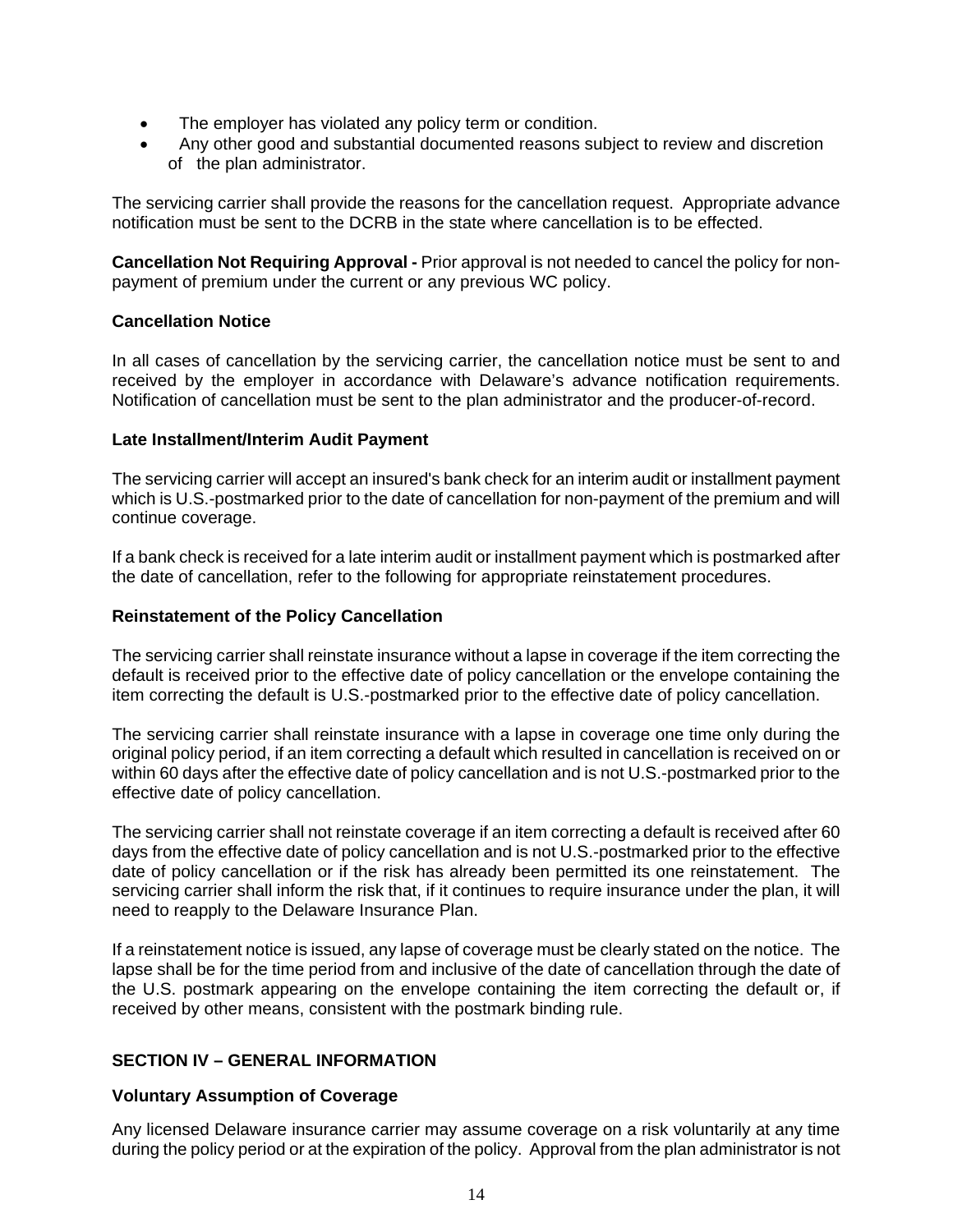required. Cancellation of the current policy is made on a pro-rata basis when coverage is placed on the voluntary market.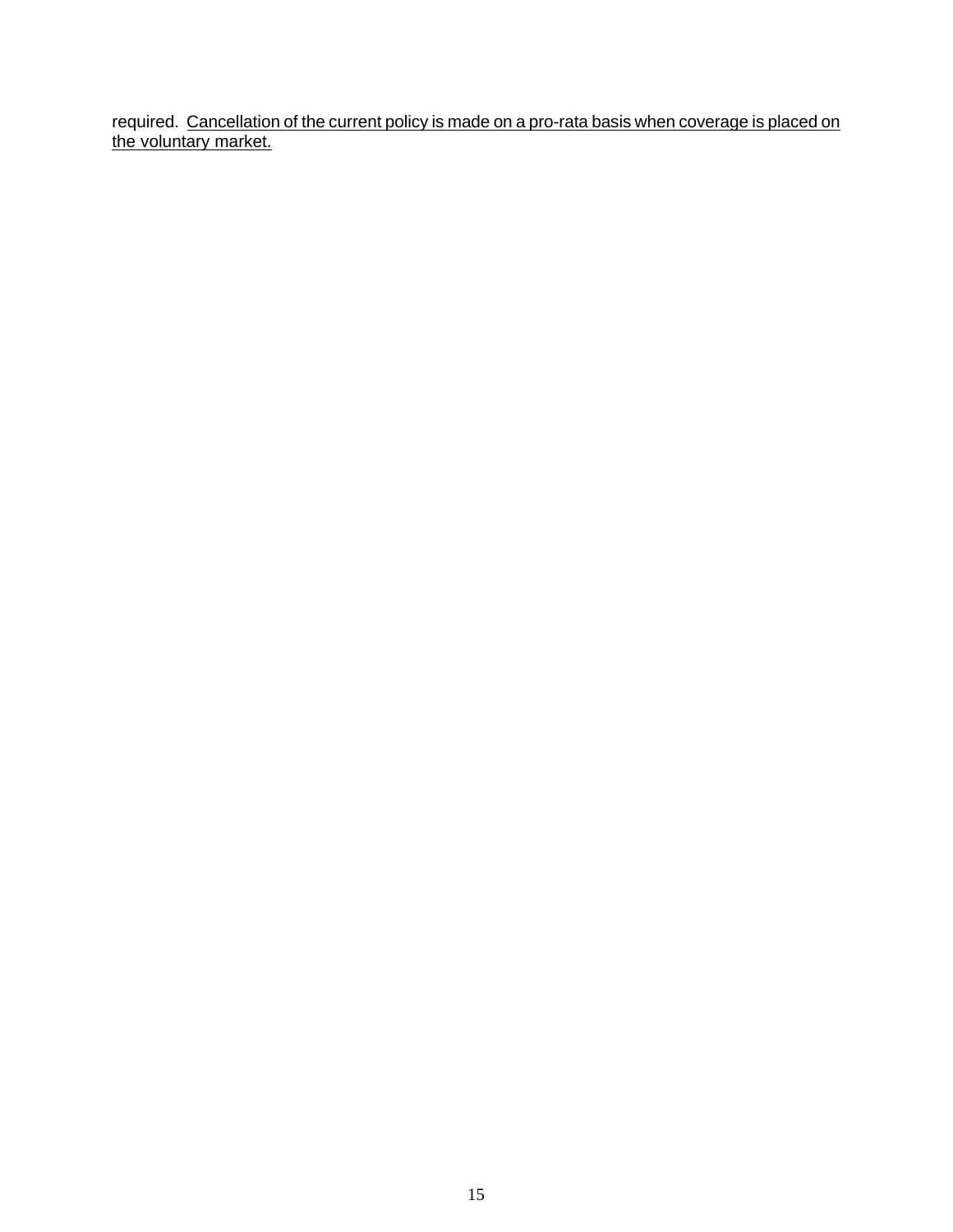#### **Coverages in States Other Than Delaware**

If coverage is needed in states other than Delaware, you must follow the procedure outlined below:

A servicing carrier who is a member of the National Pool may extend coverage in any other state serviced by the National Pool, provided the servicing carrier is also a servicing carrier for that state. If it appears that the employer has need of coverage beyond Delaware, the DCRB will inform the servicing carrier, and it will be the employer's responsibility to secure coverage in those states. The carrier at its option may or may not furnish such insurance. The DCRB can only assign Delaware coverage.

#### **SECTION V – DUTIES AND RESPONSIBILITIES UNDER THE PLAN**

#### **The Agent and Agency's Duties and Responsibilities**

- 1. Assist the employer in meeting his obligation under the Delaware Workers' Compensation Law, preferably by securing coverage in the voluntary market. Failing to obtain such coverage, the agent should assist the employer in obtaining coverage under the Plan in a prompt and efficient manner. Even if coverage must be placed in the Plan, the agent has the continuing responsibility to try to place coverage in the voluntary market. The agent must explain to the employer the necessity for securing coverage under the Plan.
- 2. Assist the employer in thoroughly and accurately completing the application and any other documents that may be required.
- 3. Promptly report all changes in the employer's name, operations, exposures, locations, financial condition or other changes which may affect the policy or the services being provided.
- 4. See that adequate deposit and premiums are maintained and encourage the employer to realistically estimate payrolls.
- 5. Determine what coverage's the employer needs for both Delaware and out-of-state operations. Secure such coverages, as needed, from the servicing carrier or other pools or funds, if necessary.
- 6. Promptly forward all premium payments received from the employer to the servicing carrier to avoid cancellations and lapses in coverage. Encourage the employer to meet all premium payments and, if any, finance obligations in a timely manner.
- 7. Promptly refund any excess producer fees paid you by the servicing carrier when requested to do so.
- 8. Advise the employer in all matters relating to his/her workers' compensation insurance.

#### **The Servicing Carrier's Duties and Responsibilities**

- 1. Provide coverage to all employers who are assigned to the company and who, upon investigation, are entitled to coverage under the Plan.
- 2. Issue the necessary policy and provide underwriting, claims, loss control, auditing and other services in a prompt and efficient manner.
- 3. Work with and assist the agent, employer and DCRB on problems relating to coverage and service under the Plan.